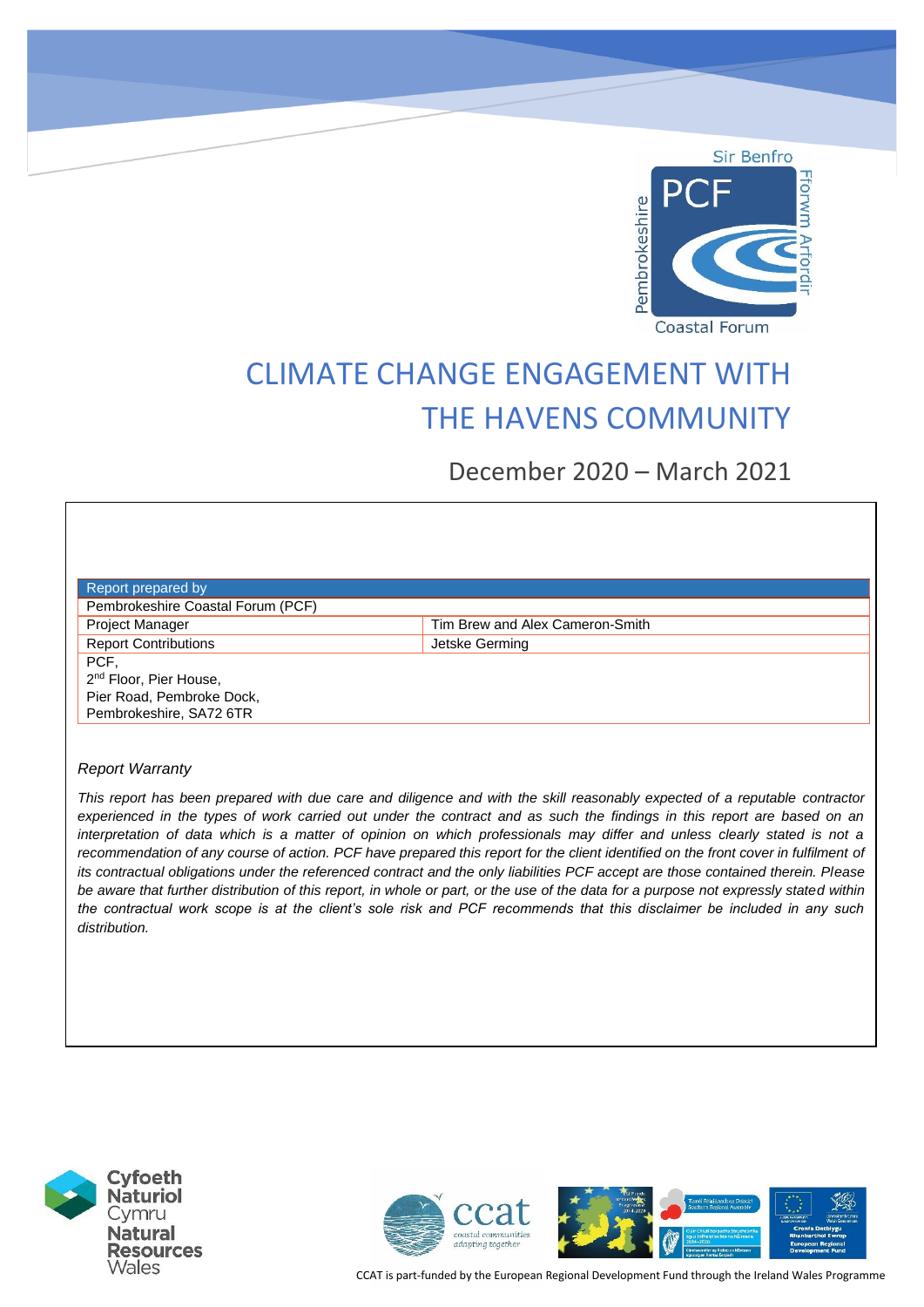# Contents

| 4.1 Climate changes, Impacts and Actions (CIA) structured conversation tool5 |
|------------------------------------------------------------------------------|
|                                                                              |
|                                                                              |
|                                                                              |
|                                                                              |
|                                                                              |
|                                                                              |
|                                                                              |
|                                                                              |
|                                                                              |
|                                                                              |
|                                                                              |
|                                                                              |
|                                                                              |
|                                                                              |
|                                                                              |
|                                                                              |
|                                                                              |
|                                                                              |
|                                                                              |
|                                                                              |
|                                                                              |
|                                                                              |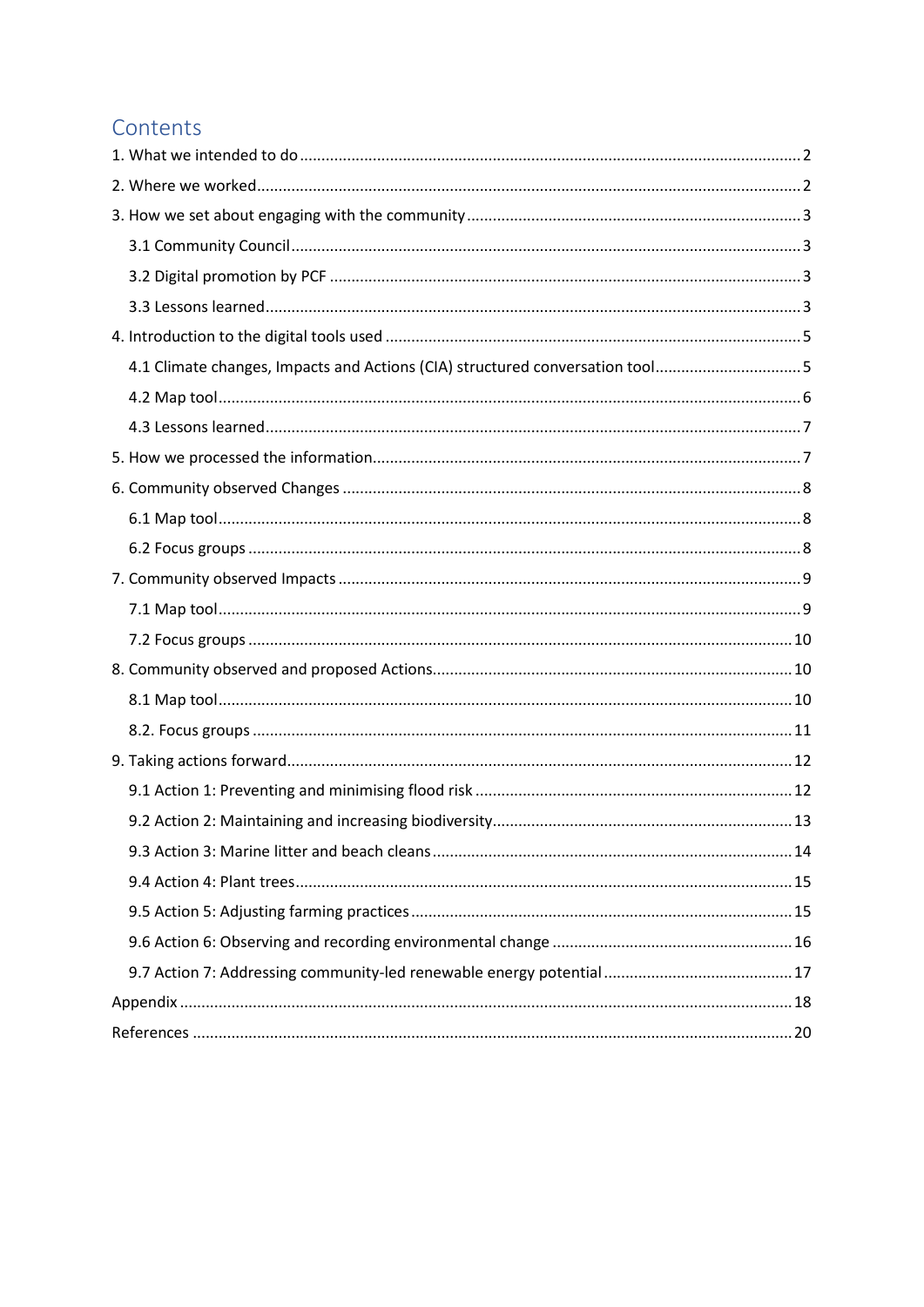# <span id="page-2-0"></span>1. What we intended to do

This work set out to discuss adapting to climate change with The Havens community, covering the geographical area surrounding Broad Haven, Little Haven, Talbenny, Hasguard, Haroldston, Walton West and Broadway. The project was a collaboration between the Natural Resources Wales (NRW) Marine Area Statement team<sup>1</sup> and Pembrokeshire Coastal Forum (PCF)<sup>2</sup>. It enabled new engagement tools developed in the Coastal Communities Adapting Together<sup>3</sup> project to be trialled with a community. The work was also aligned with the Marine Area Statement's community engagement actions.

Information was sought from participants on Changes, Impacts and Actions related to climate change in their community. Suggestions from the community for **Actions** were recorded. Suggestions from Welsh Government and Fingal County Council's Climate Adaptation Plans were included for participants to consider during the focus groups, but PCF did not set out to influence participants on the choice of Actions. A consultant provided information to help the community plan to take these forwards.

Resource was built into the project so we could learn from with the climate change community engagement work being undertaken in Fishguard and Goodwick, on behalf of the NRW South West Area Statement team<sup>3</sup>. Before commencing we met with Pembrokeshire Coast National Park Authority (PCNPA) planning team and Pembrokeshire County Council (PCC) to discuss any information we needed before selecting the community to work with.

As a result of national lockdown measures, the CCAT engagement tools were adapted to be used online, but restrictions on meeting or travel to the community had significant impact on reaching people, and/or their interest in engaging.

**Note: A national lockdown due to COVID-19 was declared shortly after the start of this project and was in place for the full duration of the community engagement phase.** 

# <span id="page-2-1"></span>2. Where we worked

PCNPA and PCC both have lists of coastal communities that are considered a priority for engagement around climate change. PCF cross-referenced these and added in our knowledge of the coastal communities' likely level of engagement. We took the NRW Shoreline Management Plans<sup>4</sup> (SMPs) for the areas into account and also considered the size of the community in our final choice. From this process The Havens community seemed a suitable pilot community for this project, as agreed with PCC, PCNP and NRW representatives of the Pembrokeshire Service Board (PSB) Climate Change working group.

PCF then spoke to the Community Council Clerk and the County Councillor for the area and both were supportive of the project. They were also able to confirm that broadband connection is usually

<sup>1</sup> <https://naturalresources.wales/about-us/area-statements/marine-area-statement/?lang=en>

<sup>2</sup> [www.pembrokeshirecoastalforum.org.uk](http://www.pembrokeshirecoatalforum.org.uk/)

<sup>3</sup> [www.ccatproject.eu](http://www.ccatproject.eu/)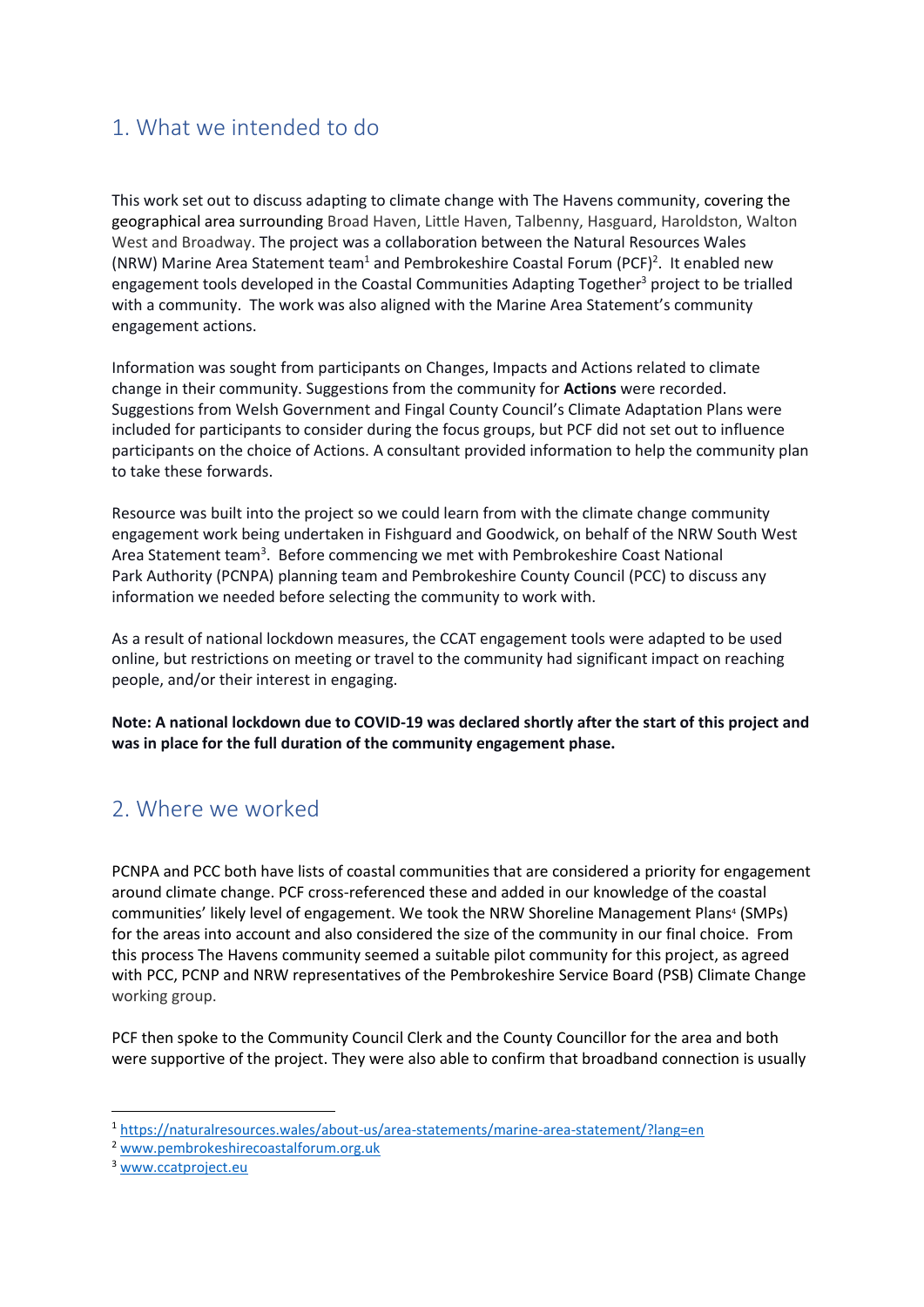good in the community, which was important as online engagement was the only type possible at this time.

After this positive response and encouragement, we settled on The Havens and confirmed this selection with the lead officer for this project in NRW.

# <span id="page-3-0"></span>3. How we set about engaging with the community

# <span id="page-3-1"></span>3.1 Community Council

Information about the project was passed on to the Community Council members by their Clerk, and we had hoped to be able to speak to the Community Council at their monthly meeting in February. Agenda items and external speakers at Council meetings need to be approved by the Councillors at the previous meeting. The Clerk was able to raise a discussion point on the project and pass on information about it during the AOB section of the January Council meeting on our behalf. PCF also offered to call any members who were interested in discussing the project further or had concerns. The Clerk was asked by Councillors to promote the project via their Facebook page and community notice boards.

# <span id="page-3-2"></span>3.2 Digital promotion by PCF

Lockdown extended over the whole community engagement period. As the tools for engagement were digital, we also reached out to the community digitally.

PCF collated an extensive list of public emails for community groups and businesses in The Havens these were taken from public websites and public Facebook groups. Invites to use the map tool and to take part in the workshops were sent to all of these, with a follow up email when further workshops were announced. In total we emailed nine community groups, 37 local businesses, 15 other key contacts and 18 members of the Public Services Board, as well as Broad Haven Community School. The invitation to participate was passed onto partners and it was circulated by the Biodiversity partnership and internally by PCNPA.

PCF contacted the local newsletter "The Havens Community Diary" to include invites to the workshops and information about the mapping tool in their printed and online issues for February and/or March.

PCF promoted the project via our newsletter and social media. Occasionally the URL to the map tool was blocked by Facebook and the PCC IT system, so we created a page on the PCF website to link to which eliminated this problem. Social media posts were shared by PCF partners and supporters.

## <span id="page-3-3"></span>3.3 Lessons learned

Despite this considerable effort to reach community members, participation was lower than we had hoped. Only six community members took part in the focus groups with 34 data entries on the map tool. The depth of data was useful, but we understand that this is likely to only represent the views of a small sample of The Havens community. However, despite low participation numbers, enough information was collected to enable the consultant to consider the proposals for climate **Actions** by participants and suggest steps to take these forwards.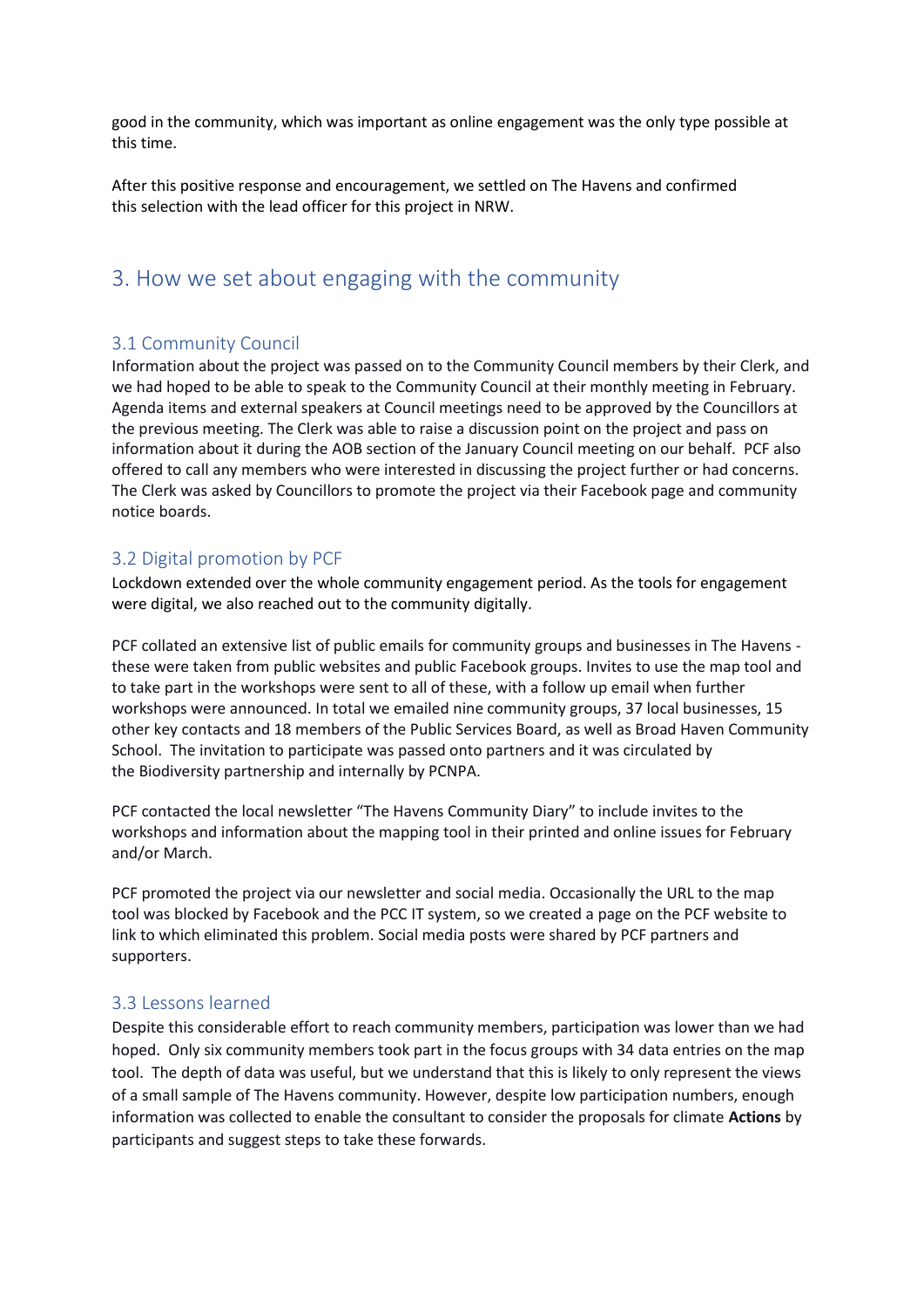|                             | <b>What worked</b>                                                                 | <b>Challenges</b>                                                   | Recommendation                                                                                                                               |
|-----------------------------|------------------------------------------------------------------------------------|---------------------------------------------------------------------|----------------------------------------------------------------------------------------------------------------------------------------------|
| Community<br>based          | Approaching the<br><b>Community Council</b>                                        | <b>Community Councillors</b><br>did not participate in              | Allow enough lead in time for<br>the Community Council to                                                                                    |
|                             | first ensured<br>permission for the                                                | any of the workshops<br>themselves.                                 | follow their process.                                                                                                                        |
|                             | Clerk to assist.                                                                   |                                                                     | Offer follow up with individual<br>councillors.                                                                                              |
| <b>Digital</b><br>promotion | Invitation to take part<br>was seen by a<br>significant number of<br>people.       | Digital promotion did<br>not reach key groups*<br>in the community. | Use a range of non-digital<br>methods to promote digital.<br>Signage, press articles, flyers,<br>radio, events are all worth<br>considering. |
|                             | Focussed messaging<br>meant data was<br>collected from people<br>in the community. |                                                                     | Consider offering a prize or<br>payment for submitting data.                                                                                 |

*\* these groups may not have found the digital tools accessible.*

In addition to scheduling and publicising fixed workshops dates and times, we also invited the community to get in touch if they wanted to schedule a meeting at a time suitable for them, however we did not receive any requests, most likely due to the problems already outlined.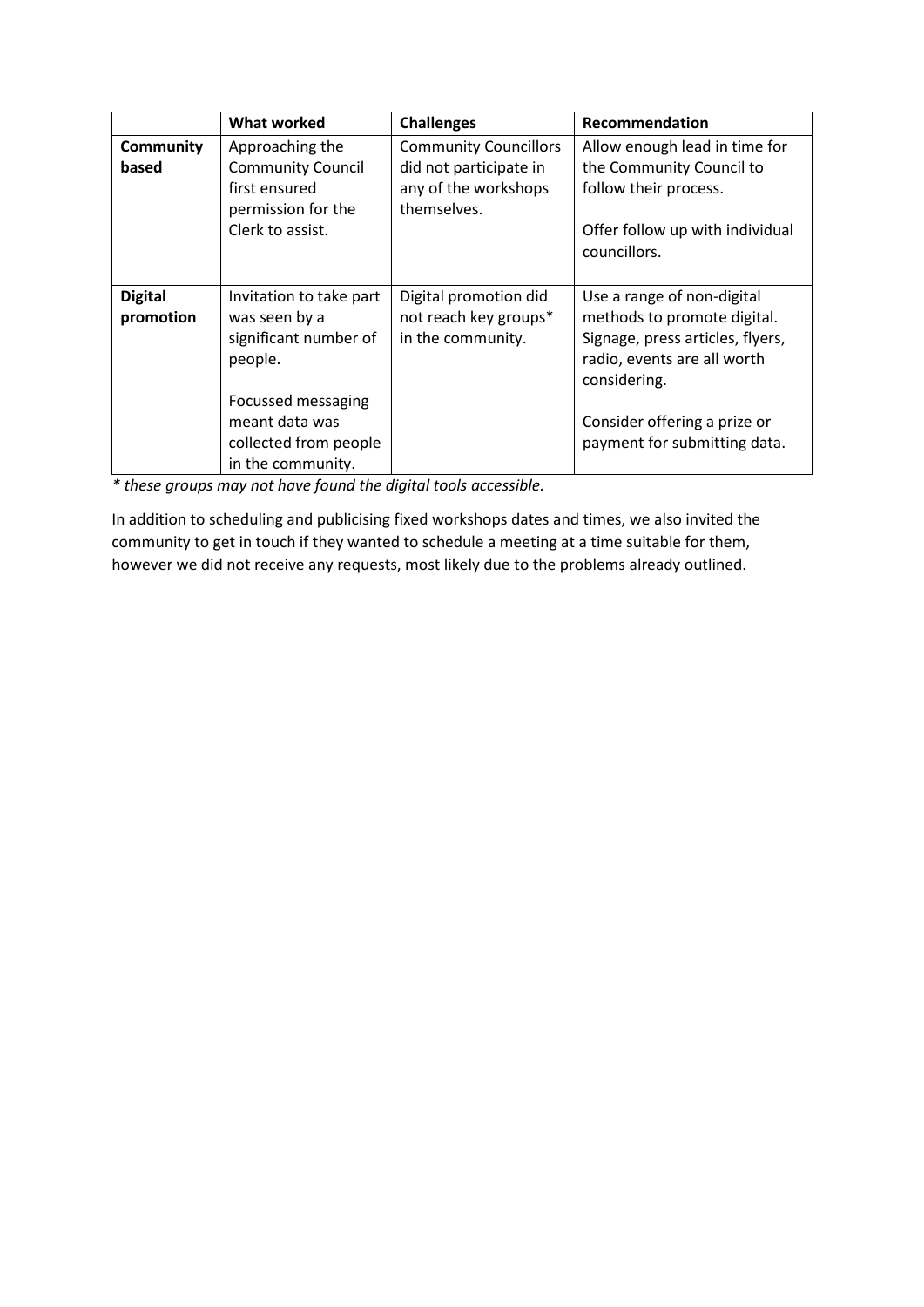# <span id="page-5-0"></span>4. Introduction to the digital tools used



# <span id="page-5-1"></span>4.1 Climate changes, Impacts and Actions (CIA) structured conversation tool

*Figure 1 Screen shot of a focus group board with Changes, Impact, and Actions cards. This is the board near the end of the workshop.*

PCF developed the CIA structured conversation tool for use in the focus groups. Originally developed as a physical resource and now moved online this tool had been tested with a number of groups towards the end of 2020. Small groups of between six and eight people join a videoconference call, usually via Zoom, to discuss climate related **Changes**, **Impacts** and **Actions**, guided by facilitators. Mural is a web-based platform which allows several users to work together on a virtual canvas. The activity results in a finished board (an example in the screenshot above) with what the participants agree are the most relevant cards in the three categories for the community. The conversation finishes with participants considering who is needed to make the **Actions** happen.

The resulting board itself is a qualitative representation of the data, with participants sorting their priority "cards" into themes. The facilitator assisted with this process during the session, inviting clarification from participants.

Working in this way meant transcribing the discussions and coding into themes was built into the process. This greatly reduces time spent by facilitators post workshop sorting participants information. In addition, participants were able to discuss their ideas freely and their privacy was protected.

Once all the workshops were complete the boards were reviewed and a final sort into themes was conducted. This process was supported by referring to notes from the session. When participants identified a particular location during the workshop this was added to the map tool.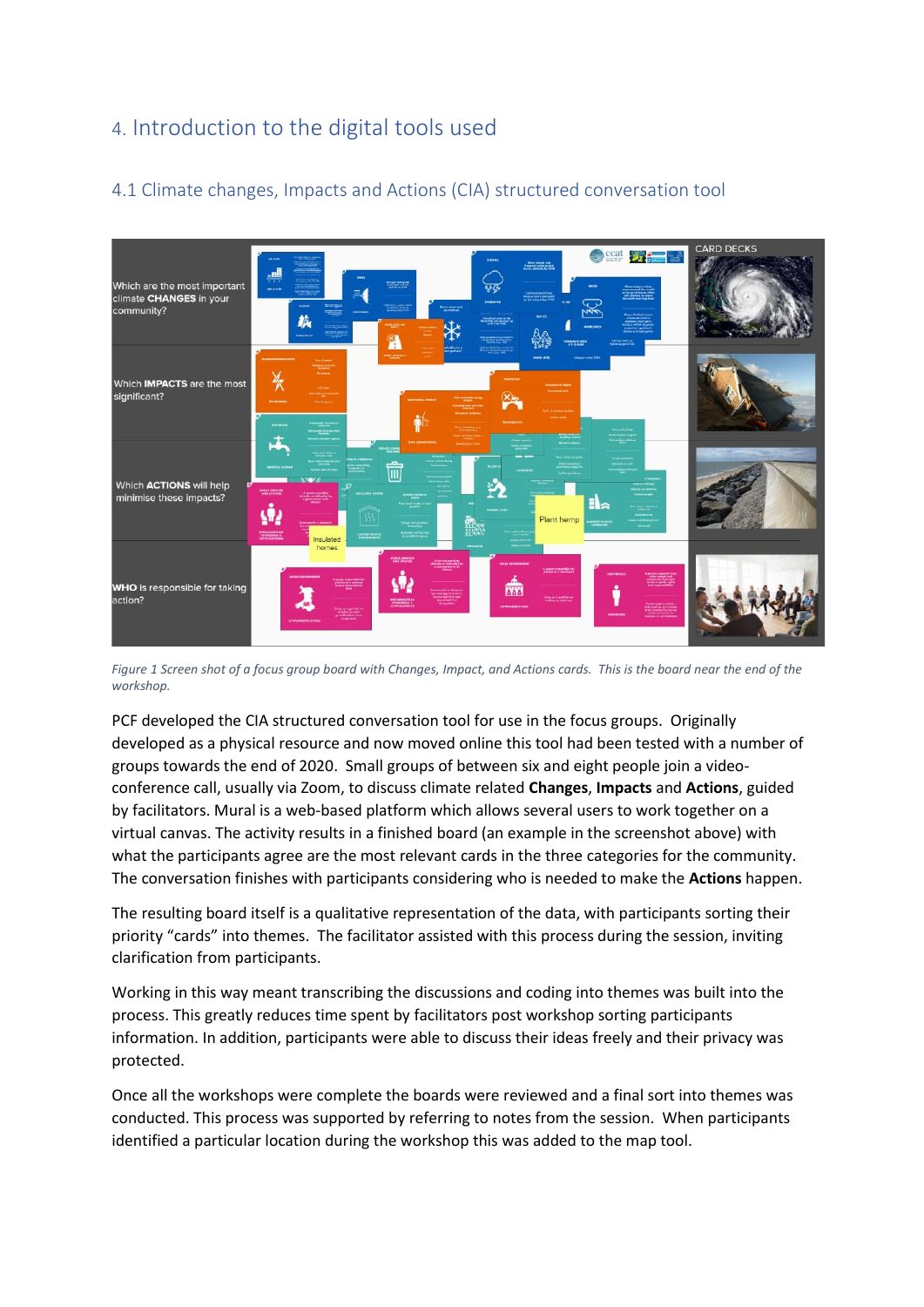### <span id="page-6-0"></span>4.2 Map tool

Feedback from another programme of NRW funded engagement, commissioned through the Public Services Board Climate Change sub group, in the Fishguard and Goodwick communities advised the use of a participatory mapping approach to collecting information on community concerns related to climate change.

CCAT partners University College Dublin were able to develop this additional tool and will evaluate it as part of CCAT. The tool<sup>4</sup> is based on Survey 123 which is an ESRI application linked to ArcGIS<sup>5</sup>. The tool underwent testing by CCAT partners and a Welsh language version was created.



*Figure 2 Screen shot of the mapping tool. Each circle represents data supplied by the community.*

<sup>4</sup> [Map tool](https://experience.arcgis.com/experience/a07930bfc17d4d4aa88934bc3350291c/?data_id=dataSource_2-survey123_7d5fb2f1e3d94b479f27ef6459a8f8cc_stakeholder_2938%3A37)

<sup>5</sup> [ArcGIS Survey 123](https://www.esri.com/en-us/arcgis/products/arcgis-survey123/overview?rmedium=www_esri_com_EtoF&rsource=/en-us/arcgis/products/survey123/overview)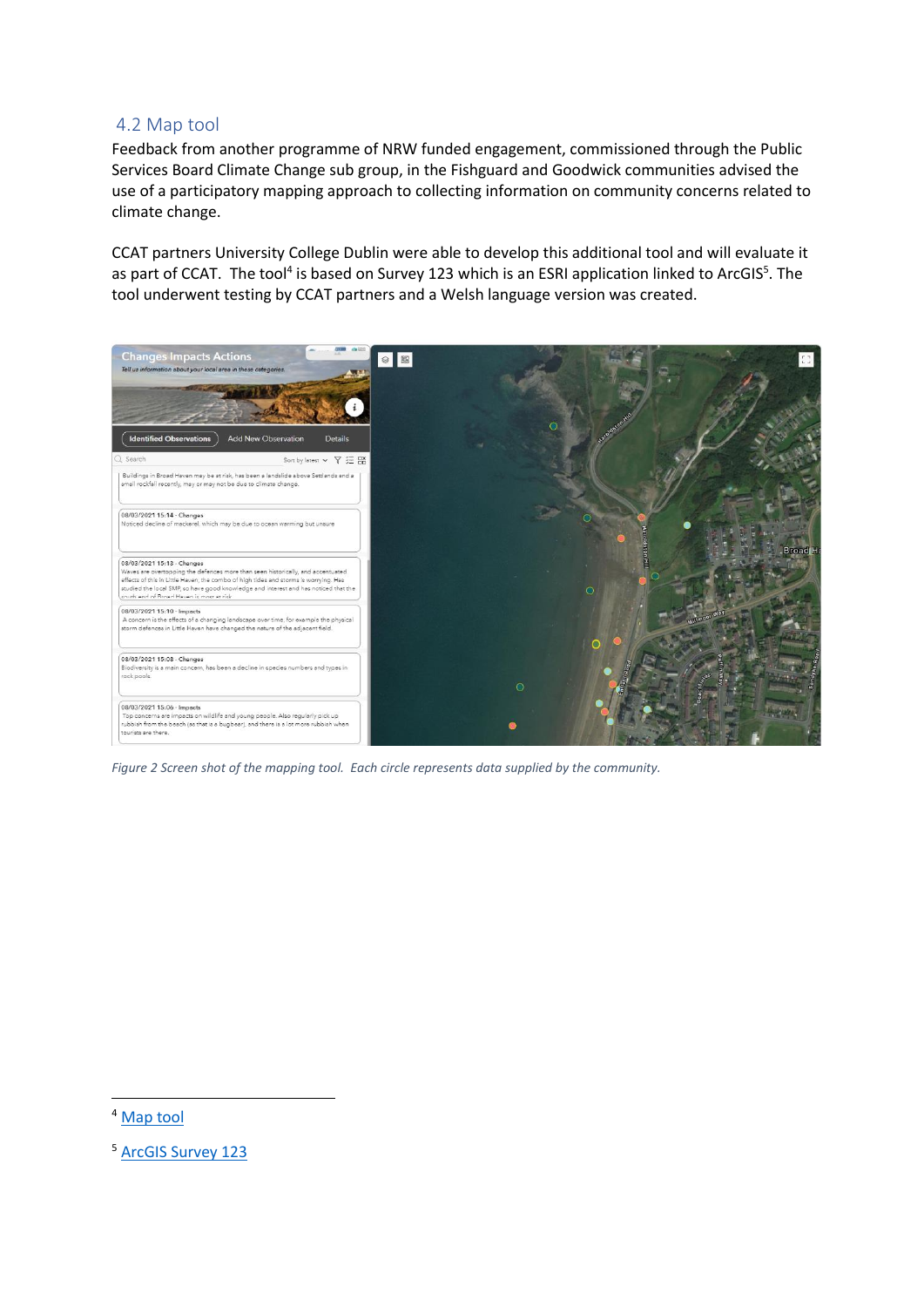### <span id="page-7-0"></span>4.3 Lessons learned

|                 | <b>What worked</b>          | <b>Challenges</b>         | Recommendation                   |
|-----------------|-----------------------------|---------------------------|----------------------------------|
| <b>CIA</b>      | Structured                  | Harder for users          | Outside of COVID-19              |
| structured      | conversations.              | without a laptop.         | restrictions offer remote        |
| conversation    |                             | Access is possible on     | digital, blended* and            |
| tool            | Participants grasped        | phone or tablet, but      | conventional ways to             |
|                 | how to use the tool         | harder for users to       | participate.                     |
|                 | quickly.                    | move around the           |                                  |
|                 |                             | board.                    |                                  |
|                 | Educational value,          |                           |                                  |
|                 | both from the               | Participants took a       |                                  |
|                 | resource and peer to        | while to get to grips     |                                  |
|                 | peer.                       | with Mural at the start   |                                  |
|                 |                             | of the workshops.         |                                  |
|                 |                             |                           |                                  |
|                 |                             | <b>Technical problems</b> |                                  |
|                 |                             | with video-               |                                  |
|                 |                             | conferencing at times.    |                                  |
| <b>Map tool</b> | Detailed user               | The URL was blocked       | Test links work, especially from |
|                 | supplied data for the       | for some users.           | social media and local           |
|                 | specific area.              |                           | government systems in            |
|                 |                             | Lockdown restricted       | advance.                         |
|                 | Hyperlocal                  | use of the mobile         |                                  |
|                 | information                 | version, where users      | Embed tools in a page on an      |
|                 | captured.                   | could use their           | existing organisation's website. |
|                 |                             | smartphone camera to      |                                  |
|                 | <b>Facilitated browsing</b> | log an issue.             | Use practical sessions to        |
|                 | of peer - peer              |                           | orientate users to any new       |
|                 | information by users        | Some users expressed      | digital tool.                    |
|                 | even if they didn't         | that it was too complex   |                                  |
|                 | submit an entry.            | for them to use.          |                                  |

*\*blended here is used to describe an approach where participants and facilitator are in the same physical space but using the digital tool on their own devices.* 

# <span id="page-7-1"></span>5. How we processed the information

Data from the focus groups was qualitative. The focus group process was designed with processing the information in mind. The cards were discussed, prioritised into groups and some were discarded in this process. Cards were then grouped into themes either by participants during the workshop or afterwards by PCF.

The map tool was designed to complement the focus groups using the same categories: **Changes, Impacts** and **Actions**. We cross referenced the information with the focus group themes. In the Havens community, the information from the map matched the themes from the focus groups, but this may not always be the case.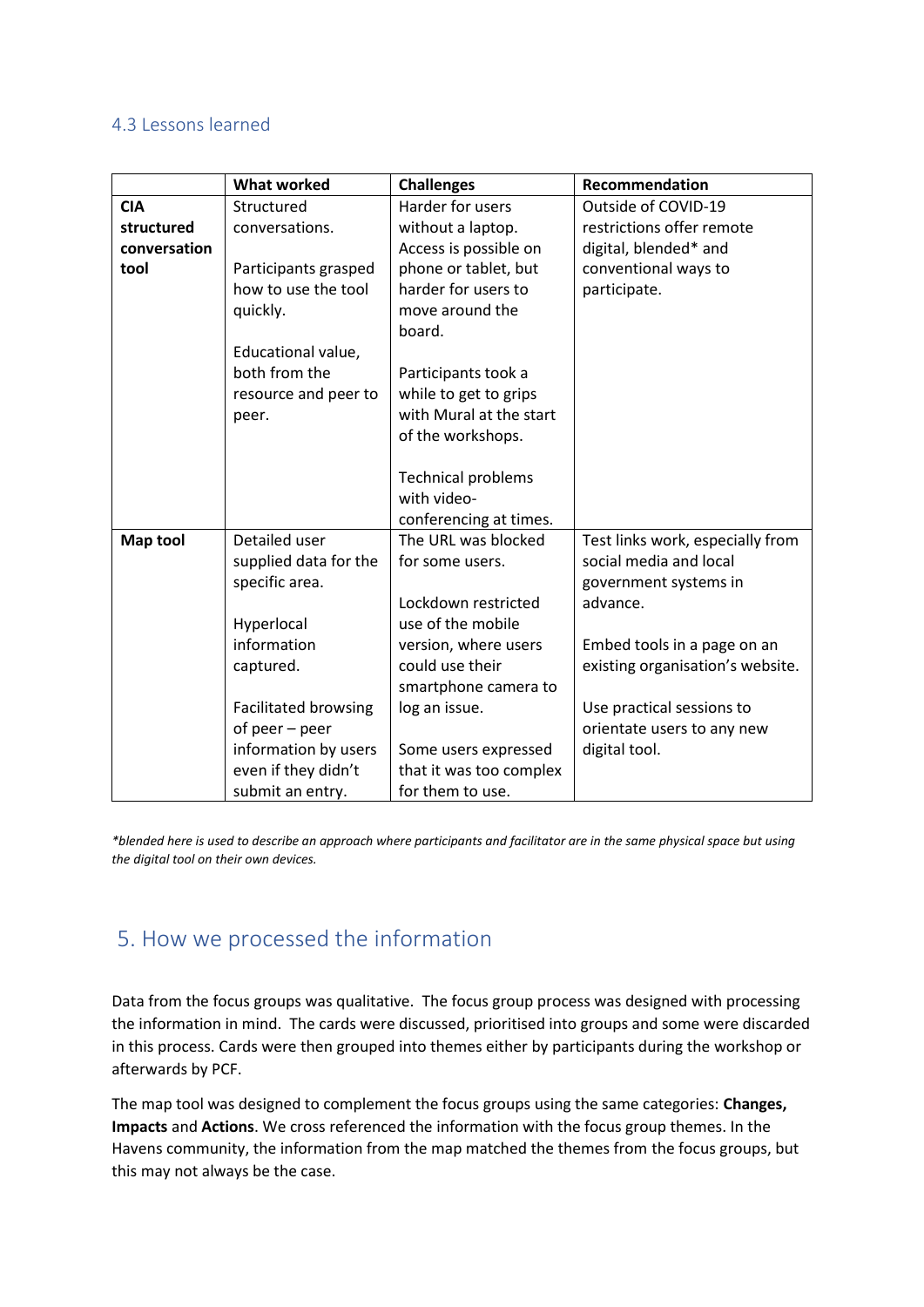The map tool provided more detailed information about particular concerns and this was be passed on to the consultant to consider when advising on the **Actions.**

# <span id="page-8-0"></span>6. Community observed Changes

For the purpose of this project, we defined **Changes** as observations of changes in climate, weather, land or sea.

## <span id="page-8-1"></span>6.1 Map tool

Users add data to the map tool through an online survey. Users can select a location, then pick a category from Changes/Impacts/Actions. They can provide additional information about the issue they are logging. The graph below is based on the information logged under the **Changes** category.



The theme of "Wildlife" covers observations around changes in plants and animals. Not all comments were negative: a community member reported seeing trout in the stream at the north end of Broad Haven beach for the first time in many years. "Weather" was used to collate information covering increased frequency of bad weather. These comments mentioned flooding and damage to property. "Marine Litter" was reported twice, possibly because more litter is washed ashore or down the streams during bad weather.

#### <span id="page-8-2"></span>6.2 Focus groups

As the first task in the focus group discussion, participants were presented with 21 cards with information related to **Changes** and were asked to consider the question "Which are the most important climate **Changes** in The Havens?" The cards were discussed, prioritised into groups and some deemed not important were discarded in this process. Cards were then either grouped into themes which are recorded below.

In the workshops participants identified three clear common themes related to the **Changes** they had observed locally related to climate change.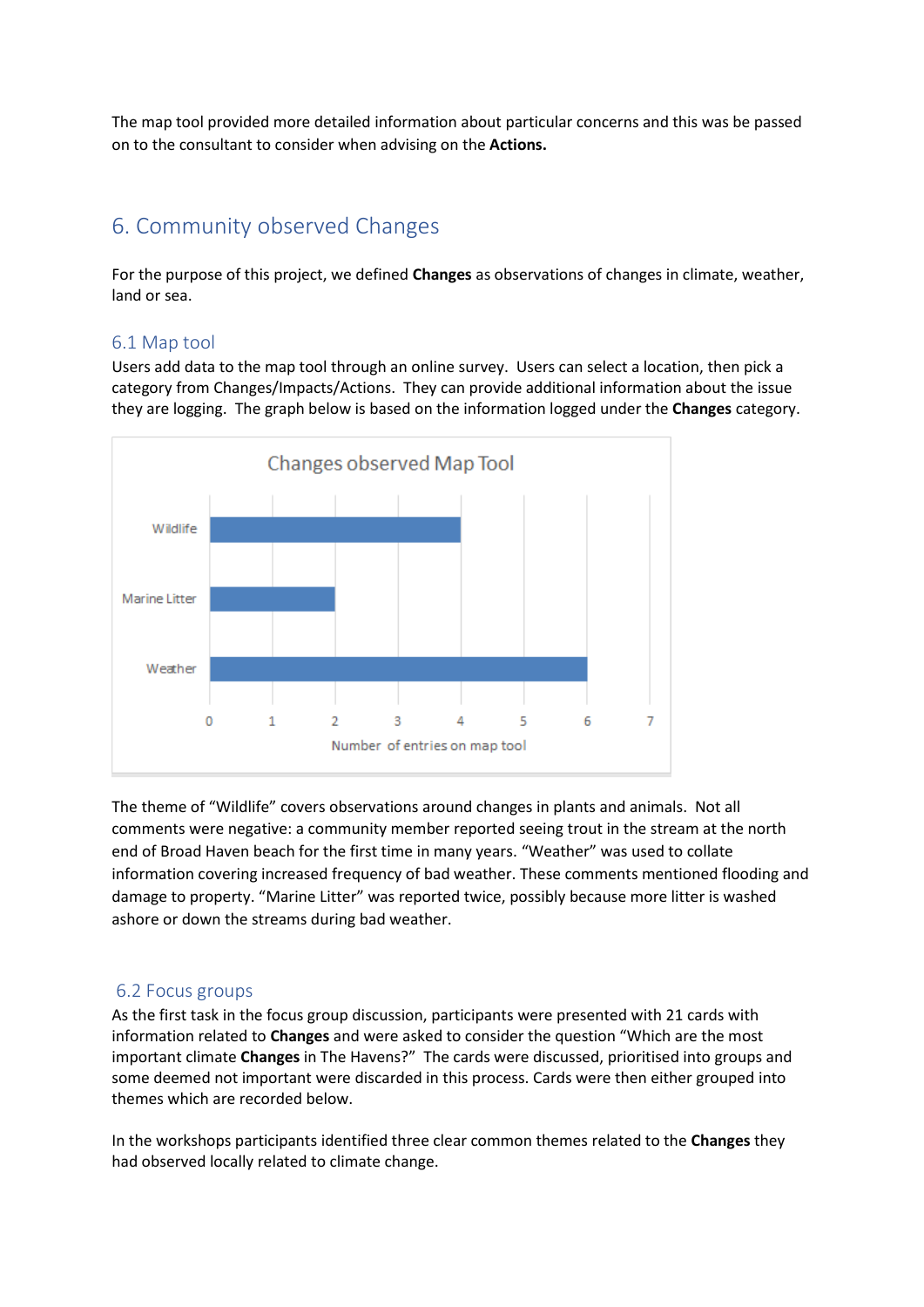- "Storms" extreme weather with the associated flooding and damage
- "Bad weather" discussions around depressing grey weather, generally more rain and the occasional drought
- "Changes in wildlife" including the timing of natural events such as flowering times and different species had been observed in the local area

# <span id="page-9-0"></span>7. Community observed Impacts

For the purpose of this project, we defined **Impacts** as impacts that are caused because of **Changes** in climate, weather, land or sea.

# <span id="page-9-1"></span>7.1 Map tool

The map tool was used by participants to provide further detailed information about **Impacts** within The Havens. Flooding and degradation of the natural environment and water quality, especially after heavy rainfall, were all reported using the tool.



The word cloud above represents the extended comments logged on the map tool. Larger text represents phrases that are repeated and provides a visual representation of the concerns of community members.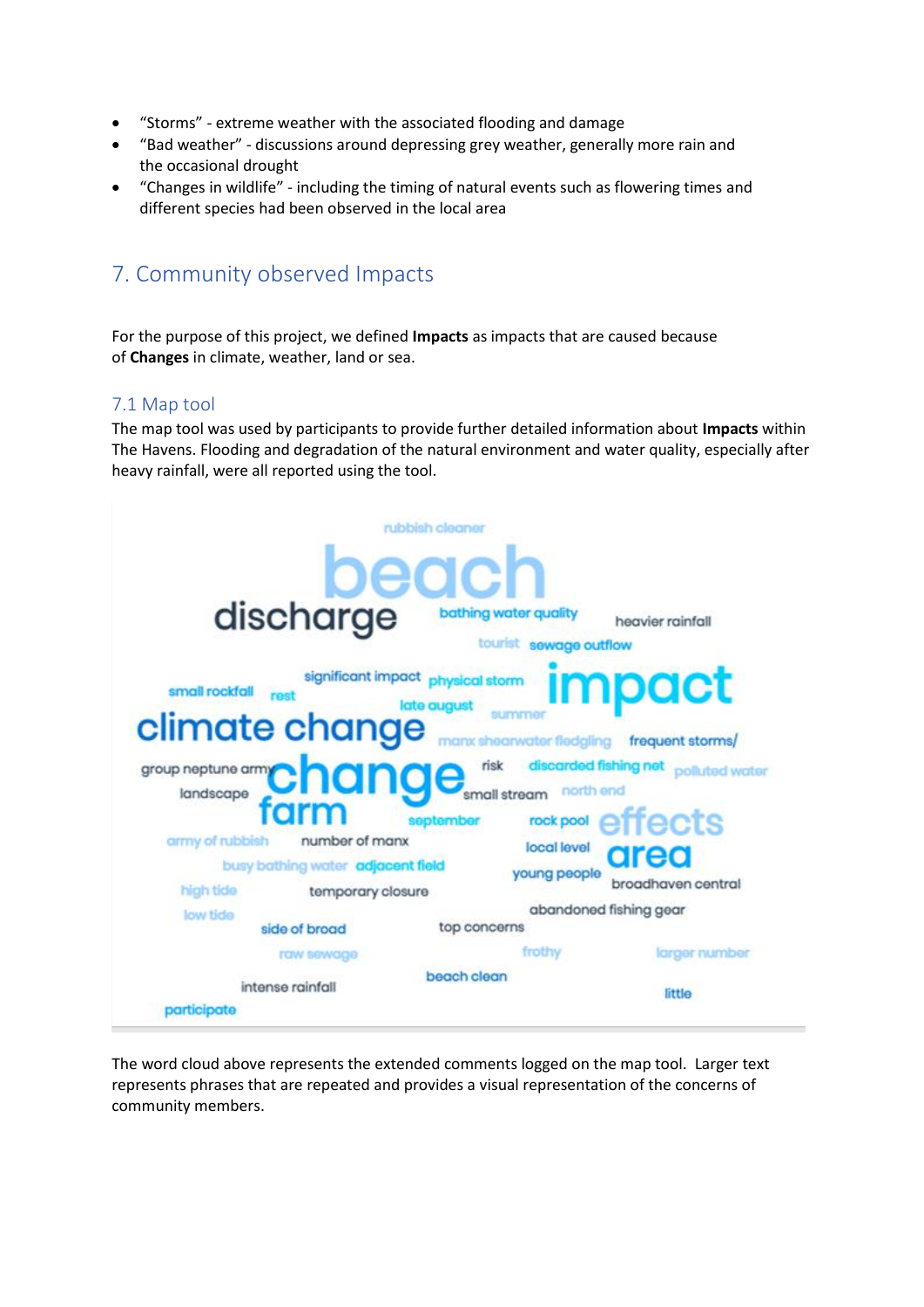# <span id="page-10-0"></span>7.2 Focus groups

In the second part of the focus group, participants considered a set of cards describing the most important Impacts of climate change for The Havens. There are 18 cards for participants to discuss, select or discard. Again, the focus is on local **Impacts** within The Havens community, though participants did describe national and global **Impacts** too.

Three key themes emerged representing the most significant **Impacts** in the community:

- "Drainage and Pollution". Concerns here were related to the strain put on natural and planned drainage systems. This grouping included flooding, but also pollution being washed into the streams, soil erosion and litter ending up in water courses.
- "Damage". This theme covered damage to property both private and public from storms. Economy was also discussed here, as expected cost of repairs and insurance emerged but also the impact poor weather had on incomes from tourism.
- "Environment". This theme of concerns covered biodiversity and damage to the natural environment.

# <span id="page-10-1"></span>8. Community observed and proposed Actions

For the purpose of this project, we defined **Actions** as actions being taken or should be taken locally.

# <span id="page-10-2"></span>8.1 Map tool

**Actions** were collected in a similar survey on the mapping tool. There were **Actions** identified that were already being taken by the local community, which included:

- Beach cleans
- Plastic Free Broad Haven community group
- Support the Board Walk community group



The word cloud above represents the extended comments logged on the map tool. Larger text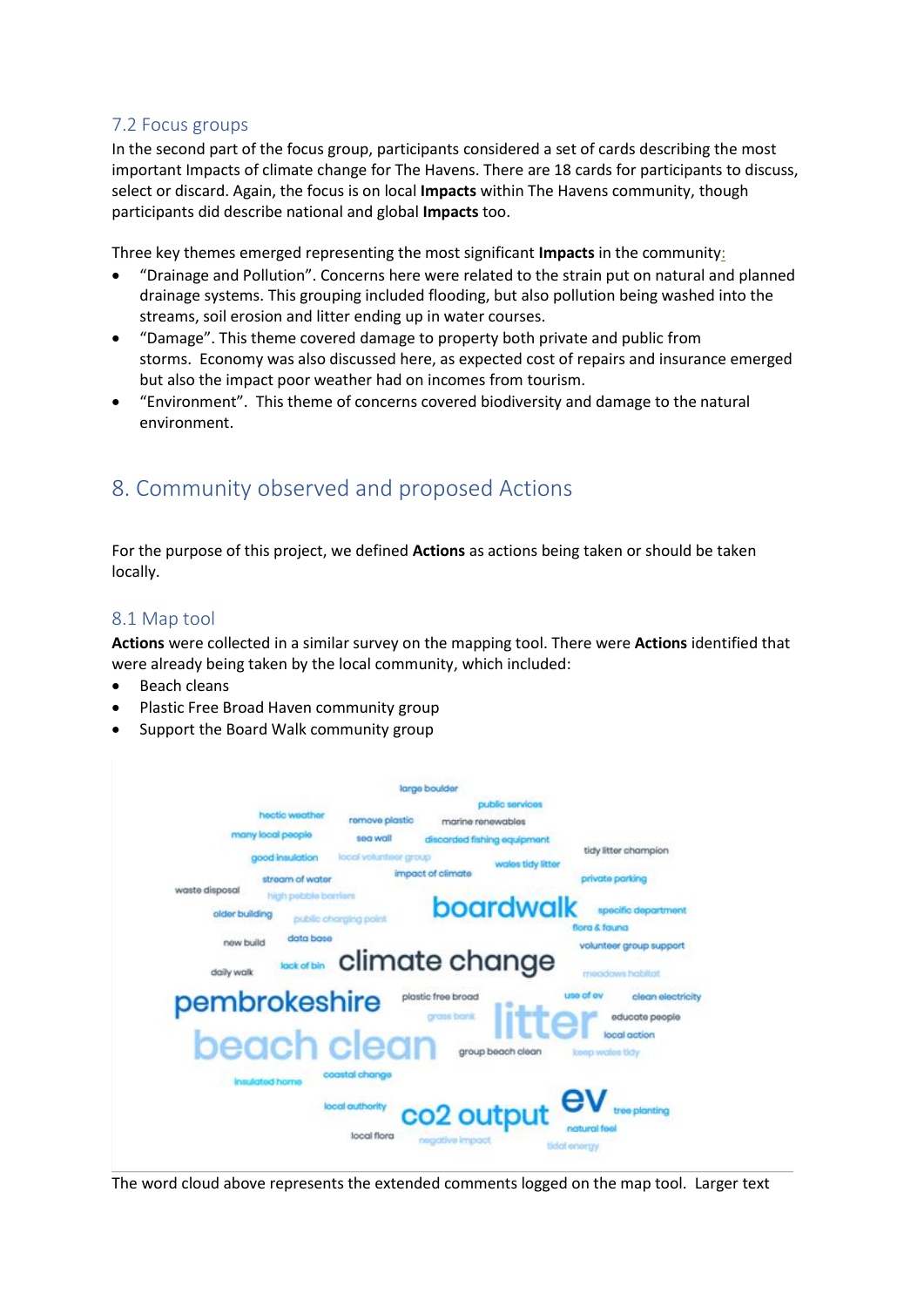represents phrases that are repeated and provides a visual representation of the **Actions** that the community provided information on.

# <span id="page-11-0"></span>8.2. Focus groups

In the last part of the focus group discussions, participants were asked to consider a range of **Actions** to tackle climate change. All these **Actions** were taken from the Welsh Government Climate Adaptation plan or Fingal County Council Climate Adaption Plan. Participants were asked to discuss and select **Actions** they thought should be happening in their community, and discard ones which were less relevant or not appropriate. They could also suggest **Actions** of their own.

| Impacts cards selected        | <b>Actions cards selected</b>                    | Who is responsible                 |  |
|-------------------------------|--------------------------------------------------|------------------------------------|--|
|                               |                                                  | for these Actions?                 |  |
| <b>Workshop 1</b>             |                                                  |                                    |  |
| Drainage Systems/Waste        | Clean-ups, Plant trees*                          | Communities and Individuals        |  |
| Renewable Energy              | Community Renewable                              | Welsh Government and               |  |
|                               | Energy/Insulate homes/                           | Communities                        |  |
| None                          | Transport/Community Economy Welsh Government     |                                    |  |
| Health                        | Support vulnerable people                        | Communities                        |  |
| Biodiversity/Environment/     | Biodiversity/Farmers/ Observing Local Government |                                    |  |
| <b>Farmers</b>                | the environment                                  |                                    |  |
| <b>Workshop 2</b>             |                                                  |                                    |  |
| <b>Biodiversity/Fisheries</b> | Biodiversity                                     | Local Government                   |  |
| Telecomms/Economy/            | Observing the                                    | Local Government, Communities      |  |
| Environment/Transport/Roads,  | environment/Community                            | and Individuals                    |  |
| Paths & Tracks                | Forum/Support Vulnerable                         |                                    |  |
|                               | People/Emergency Procedures                      |                                    |  |
| Drainage Systems/Waste        | Farmers/Fishers &                                | Businesses and Public Services &   |  |
|                               | Fisheries/Clean ups/Reduce                       | Utilities                          |  |
|                               | Consumption &                                    |                                    |  |
|                               | <b>Waste/Recycling/Plant Trees</b>               |                                    |  |
| <b>Buildings</b>              | <b>Insulated homes</b>                           | None specified but policy issue    |  |
| None linked specifically      | <b>Flood Protection</b>                          | Welsh Government*                  |  |
| <b>Workshop 3</b>             |                                                  |                                    |  |
| Waste/Environment/Farms       | Water Use/Recycle/Reduce                         | <b>Individuals and Communities</b> |  |
|                               | Consumption & Waste/                             |                                    |  |
|                               | Clean Ups                                        |                                    |  |
| Buildings/Human               | Insulated Homes/Flood                            | Welsh Government, Local            |  |
| Populations/Roads, Paths &    | Protection/Transport                             | <b>Government and Businesses</b>   |  |
| Tracks/Economy                |                                                  |                                    |  |
| Biodiversity/Fisheries        | Observing the                                    | Individuals and Local              |  |
|                               | Environment/Biodiversity                         | Government                         |  |
| None specified                | Emergency                                        | <b>Communities and Local</b>       |  |
|                               | Procedures/Community Forum                       | Government                         |  |
| Renewable Energy              | Community Renewable                              | Public Services and Utilities and  |  |
|                               | Energy/Community                                 | Communities                        |  |
|                               | Economy/Farmers                                  |                                    |  |

*Table 1: A summary of the Impacts and Actions cards participants selected across the three workshops. \*Participants in workshop 2 stated that Welsh and UK Governments are fundamentally responsible for funding all Actions and making sure these are effective.*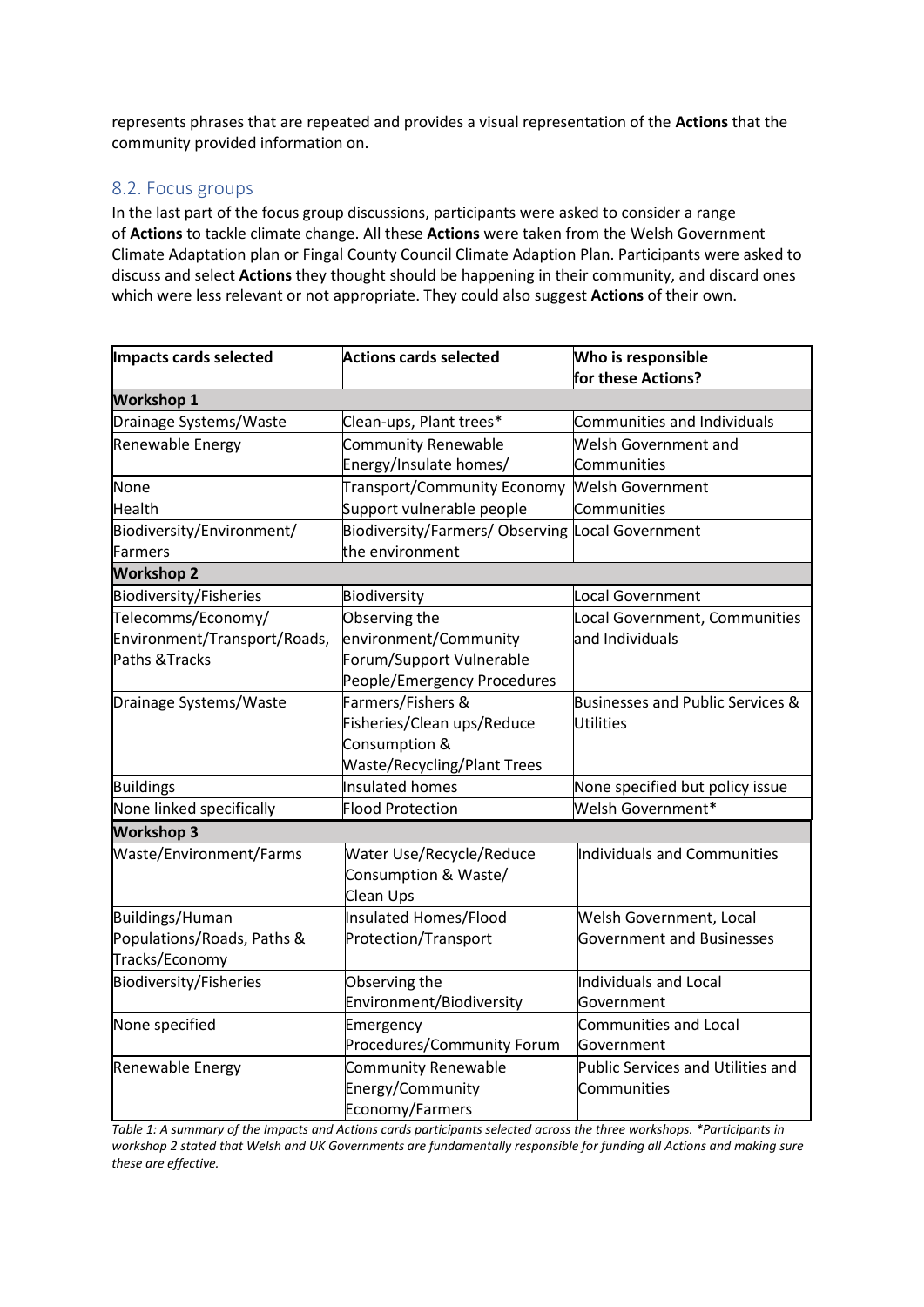Priority themes for **Actions** put forward are:

- 1. **Preventing and minimising flooding risk**
- 2. **Maintaining and increasing biodiversity**
- 3. **Beach clean-ups**
- 4. **Plant trees**
- 5. **Adjusting farming practices**
- 6. **Observing and recording environmental change**
- 7. **Addressing community-led renewable energy potential**

There is an overlap between the **Actions** put forward as a priority and **Actions** being taken by existing community groups, so there is a sense coming from the community that many **Actions** already taking place should be continued.

Practical **Actions** such as tree planting are a great way of bringing people together from a wide range of backgrounds. Supporting practical community environmental activity is a stepping stone to establishing more ambitious projects to adapt to climate change.

# <span id="page-12-0"></span>9. Taking actions forward

Proposed Community Council **Actions** to follow-up this report:

- Find out if the concerns and proposed **Actions** raised in this report resonate with the wider community.
- Community Council to share concerns raised about water quality from the community and request an update from Natural Resources Wales and Welsh Water about how this is being tackled. Wider community to be updated on what **Action** is being taken.
- Community Council to maintain communication with environmental groups. This report, in particular the comments from the consultant provided in this section, will provide points for discussion.

An environmental consultant familiar with the area was engaged to give advice on how each of the proposed **Actions** could be taken forward. Consideration was given to the potential locations these **Actions** could take place. However, without the opportunity to discuss further with the community and land owners we have chosen not to map potential locations. Identifying potential locations and willingness of landowners to consider nature-based solutions is an important next step.

The consultant's advice on each **Action** suggested is outlined below. Links to sources of information, support and funding are included in the Appendix.

# <span id="page-12-1"></span>9.1 Action 1: Preventing and minimising flood risk

Coastal communities often face threats from fluvial (river) flooding as well as from coastal flooding and it is more likely to be possible to take meaningful local action to alleviate the effects of fluvial flooding. Climate change has led to increases in the frequency of intense rainfall events that cause significant run-off from built-up and agricultural areas, exceeding the capacity of natural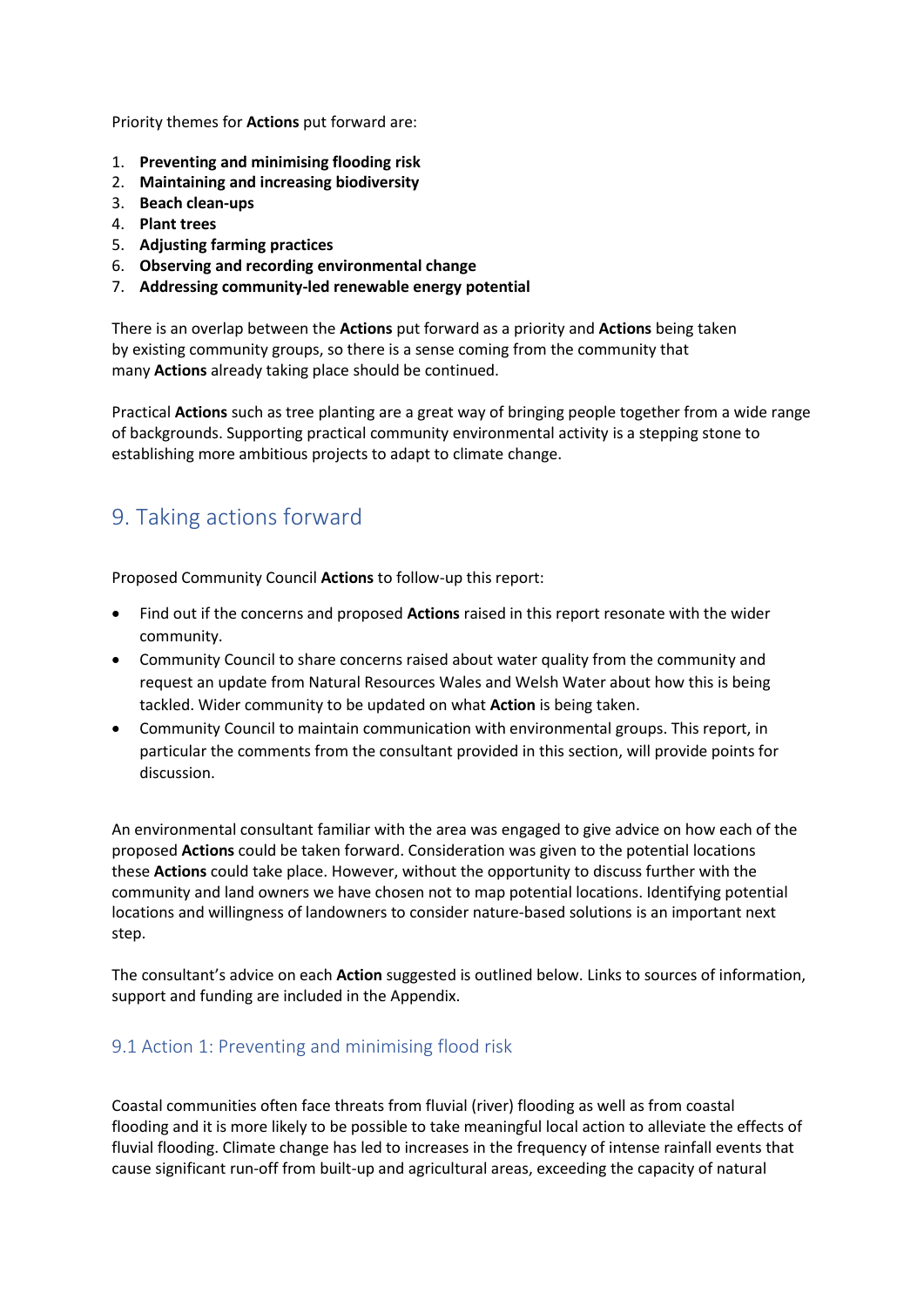watercourses and artificial drainage systems. These extreme rainfall events are further exacerbated by actions such as the drainage of wetlands, changes to river channels and by increased run-off from agricultural land.

#### **Natural flood management**

Many flood issues can be addressed through "nature-based solutions". Nature-based solutions is an approach that uses natural systems to provide critical services, such as wetlands for flood mitigation or "soft" (natural) defences to reduce the impact of waves, storm surges, and erosion. These solutions can also be used in conjunction with traditional "hard" infrastructure, forming "hybrid" solutions. A range of natural flood management (NFM) techniques are available to slow the flow of rainwater and provide habitats for wildlife. Works can include wetland creation, hedge and tree planting, leaky dam installation, soil and land management and fencing off odd, awkward areas of fields from grazing so that more vegetation can grow which helps to store and slow the flow of water across the land. Natural flood management schemes work best when a 'whole catchment approach' is taken, where a plan is developed to manage the flow of water along the whole length of a river catchment from its source to sea. The small scale and short length of the streams affecting the villages in The Havens makes catchment-scale projects manageable and achievable. The "Land Use Planning Tool" commissioned by the Pembrokeshire Nature Partnership and hosted by West Wales Biodiversity Information Centre (WWBIC) could be utilised (in conjunction with local knowledge) to help identify suitable locations for a variety of different intervention options in each catchment.

# <span id="page-13-0"></span>9.2 Action 2: Maintaining and increasing biodiversity

#### **Protected areas**

Although much of the area is within the Pembrokeshire Coast National Park, there are just two officially designated sites for nature conservation. These include The Afordir Niwgwl – Aber Bach / Newgale to Little Haven Coast SSSI and the West Wales Marine / Gorllewin Cymru Forol SAC. The creation of further "official" protected sites is unlikely and therefore, the community may need to consider how it might take steps to create its own "protected areas" for biodiversity through novel approaches. For example, it might be possible to develop a "community nature reserve" composed of many pieces of private land, but between which insects, birds and other wildlife can move and develop sustainable populations. Community Woodlands, Orchards and Forest Gardens can also be set up to provide multiple community benefits such as communal green spaces, food production and education opportunities alongside biodiversity gains.

#### **Habitat creation**

Before undertaking any habitat management, creation or similar project, it is critical to consider the following principles:

- Do no harm. Ensure that your management decisions are well informed and that you do not inadvertently change or destroy existing valuable habitats (e.g., by planting trees in areas of flower-rich grassland).
- Make use of existing expertise. There is a wealth of knowledge and experience that you can draw upon that will help and support you.
- Give preference to native species of local provenance. Using native plants, shrubs and trees will contribute to the maintenance of UK species that will be adapted to local soils and climates. They will also, generally, provide better habitat and food sources for our native animal species.
- Link habitats. As far as possible, link habitats by developing corridors to help some species move between them. For example, plant a hedge between two wooded areas or a flowery verge between two grassy areas.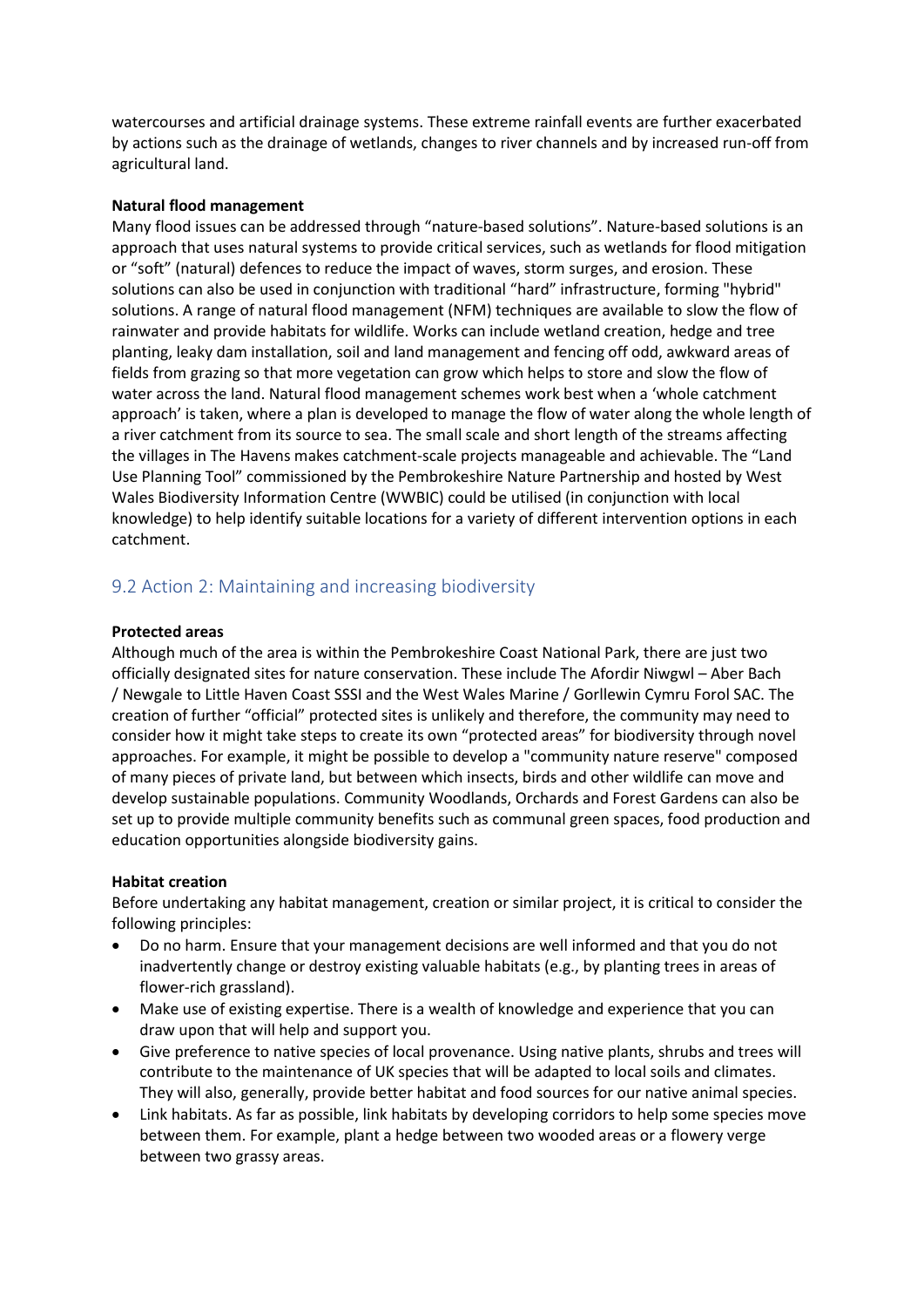Habitat creation projects can involve the creation or restoration of a wide range of habitats in a variety of situations. This can encompass everything from tree planting and hedgerow creation, restoring or creating flower-rich meadows or even creating artificial rockpools in man-made structures in the sea. Habitats can also be created for a specific species that might be locally important. Generally, the bigger the better but lots of small, linked habitats are also useful. For example, if it isn't possible to find a suitable site for a large-scale tree-planting project, it may be possible for many individuals to plant a tree or two in their gardens.

#### **Invasive non-native species (INNS)**

These are plants, animals, fungi and microorganisms which have been introduced to parts of the world where they would not naturally be found. They can spread causing damage to the environment, the economy, our health and the way we live. INNS are the second greatest threat to biodiversity after habitat loss and fragmentation. INNS have been estimated to cost the UK economy at least £1.8 billion pounds annually. In The Havens, INNS threaten the integrity of, for example, the wood at Borough Head where non-native rhododendron shades out the communities of extremely rare "Old Forest" lichens and is taking over parts of the wood. A project to map and control some of the INNS in The Havens community area would be beneficial.

### **Creating artificial rockpools**

Coastal squeeze caused by sea-level rise threatens intertidal habitats. On coastlines protected by hard defences, there is a risk that natural rocky shore habitats will be lost. Engineering solutions can help mitigate the impact of sea-level rise by creating habitats that retain water on existing sea defence structures. Artificial rock pools ("Vertipools") can be fitted on seawalls and other structures. Studies have shown that, after five years, the artificial pools increased the species richness and attracted fish and crabs.

The "Land Use Planning Tool" commissioned by the Pembrokeshire Nature Partnership and hosted by West Wales Biodiversity Information Centre (WWBIC) could be used (in conjunction with local knowledge) to help identify suitable locations for a variety of different habitat creation, restoration or management interventions such as those outlined above. Contact WWBIC for a list of local experts and biodiversity groups that can provide advice. The Wildlife Trust of South and West Wales, the Pembrokeshire Nature Partnership, Natural Resources Wales and the Pembrokeshire Coast National Park Authority may also be able to provide advice. Any projects affecting the designated sites would need prior consultation with Natural Resources Wales.

# <span id="page-14-0"></span>9.3 Action 3: Marine litter and beach cleans

There are local **Actions** that can be taken or continued:

#### **1. Flood debris**

Flooding and storm discharges play a role in transporting waste into the seas and therefore, reducing the incidence of flooding through measures set out under section 9.1 "Flooding" has additional benefits with regard to littering.

#### **2. Beach cleans**

Ensuring a regular programme of beach cleans is maintained along with providing information and education on marine litter issues to visitors. Reinstating the #2minutebeachcleanstation boards which make it easier for beach goers to pick up marine litter every time they visit the beach would be beneficial. These boards are provided by The2Minute Foundation. The boards were introduced in the summer of 2018 being paid for by the County Council's community enhancement fund.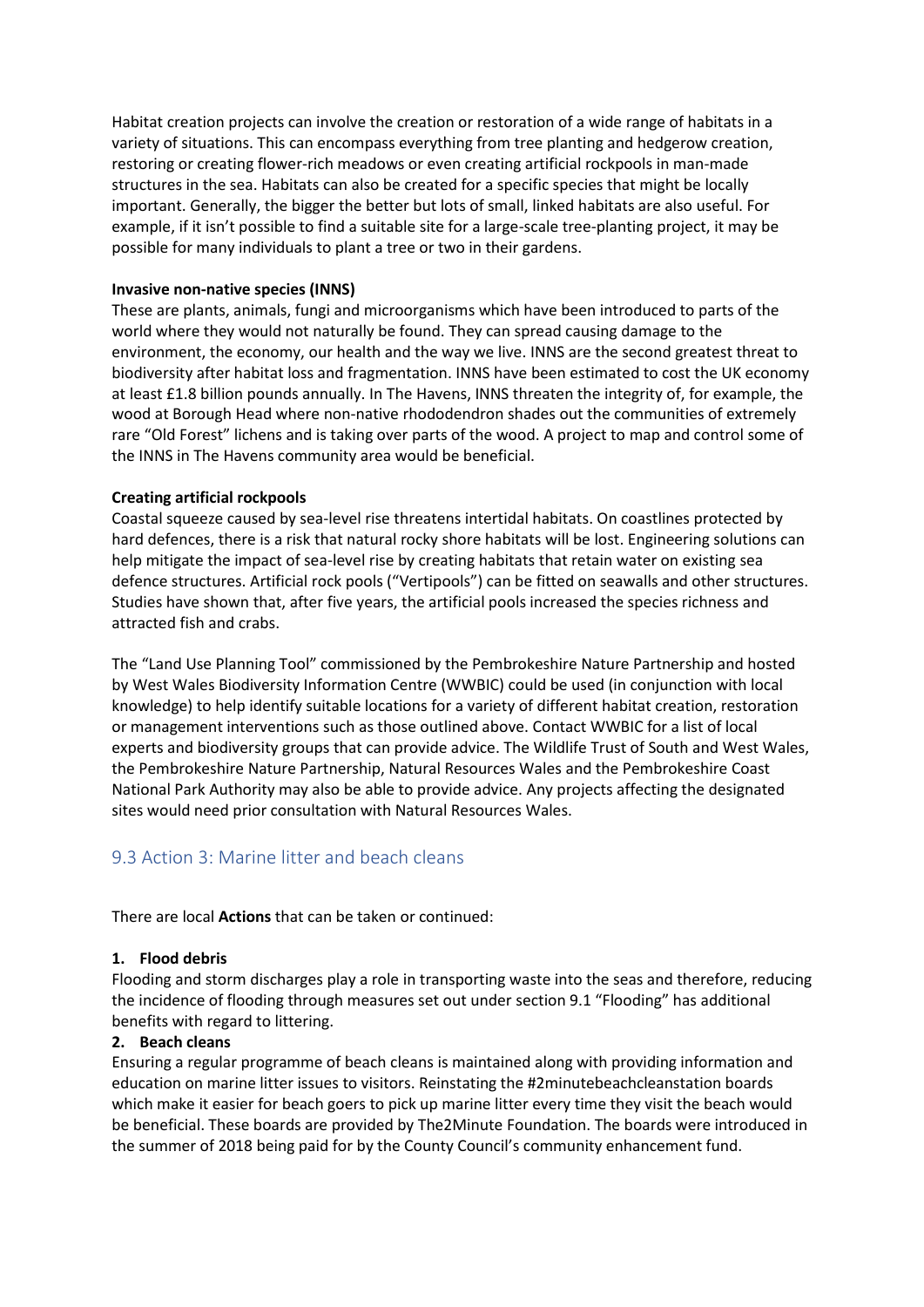#### **3. Plastic Free Havens**

Maintain and build on the Plastic Free Broadhaven or similar groups in The Havens.

### <span id="page-15-0"></span>9.4 Action 4: Plant trees

When considering tree planting, the Woodland Trust is the most important organisation that can provide help, no matter what the scale of the planting project. The Woodland Trust provides free trees as well as a wide range of resources and advice to get communities and schools planting trees and creating woodlands and hedgerows. For Farmers and other Landowners, the Glastir Woodland Creation (GWC) scheme is another option. For GWC you will need to plant at least 0.25 hectares (0.62 acres), although within this, individual woodlands can be as small as 0.1 hectares (0.25 acres). GWC grants can be used to plant areas ranging from shelterbelts, woodland strips and field corners to substantial areas of woodland. Funding covers the trees, fencing and there is also a 12-year maintenance grant available. To capture significant carbon, tree planting schemes need to be of a reasonably large scale. However, even small-scale planting of patches of trees, shelterbelts and hedges can increase the infiltration rates of rainwater and decrease run-off, helping to reduce flood risks and can create opportunities for wildlife and people.

# <span id="page-15-1"></span>9.5 Action 5: Adjusting farming practices

#### **Habitat management in the farmed landscape**

There are many opportunities to change and improve management regimes on farmland for the benefit of wildlife without negatively impacting on-farm productivity or income. This can include all manner of things from Changes to hedgerow management to the creation of small arable plots and retention of stubbles for farmland birds. The Farming and Wildlife Advisory Group (FWAG Cymru) have, for more than five decades, provided trusted, independent environmental advice to the farming community that can help farmers make meaningful Changes to benefit biodiversity.

#### **Herbal leys**

A herbal ley is a complex mixture of grasses, legumes and herbs, which bring a range of benefits to livestock health and soil fertility. Just as vital is their ability to withstand drought and promote biodiversity across whole fields. Herbal Leys bring significant benefits not only to the soil health but also to the health of livestock and the wider environment and the diverse mix of species ensures a long growing season. The deep rooting species in the mixtures add drought resistance and mine the soil for important nutrients and minerals, making them available to the grazing livestock and lowering the need for bought-in concentrates. The high legume content of these leys reduces the need for expensive artificial nitrogen, since they fix their own N, feeding the other grasses and herbs in the mixture, and again helping to reduce costs.

#### **No-till farming**

No-till farming (also known as zero tillage or direct drilling) is an agricultural technique for growing crops or pasture without disturbing the soil through tillage. No-till farming increases soil fertility by building and retaining organic matter in soils and increases the amount and variety of life in and on the soil. Soils naturally store carbon and no-till farming minimizes soil disturbance, helping keep carbon locked up in the soil. No-till farming decreases the amount of soil erosion and compaction associated with traditional methods. It also increases the amount of water that infiltrates into the soil and slows evaporation rates all of which helps to reduce flooding.

#### **Precision farming**

Precision farming (PF) is all about the integration of modern technologies and targeted approaches. PF encompasses technology such as GPS guided tractors, variable rate applications for fertilizers, smart irrigation, yield monitoring, and aerial data mapping. This improves productivity and reduces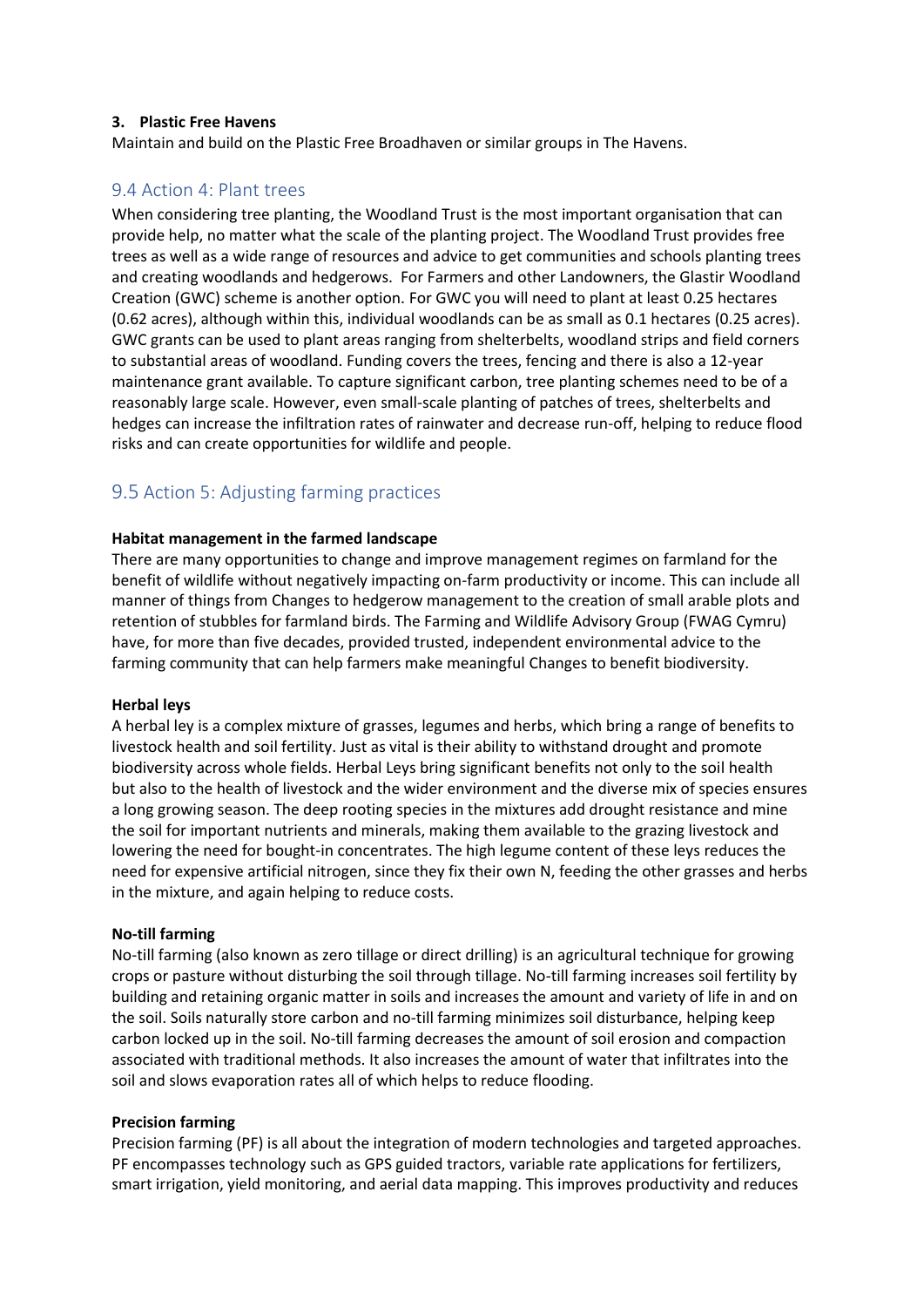inputs over an entire farm system. Essentially PF is all about doing the right thing, in the right place and at the right time.

#### **Agricultural pollution**

Many farms in The Havens are corporately owned and must accept their responsibilities as local businesses. On 27 January 2021 the Minister for Environment, Energy and Rural Affairs announced the introduction of regulatory measures to address agricultural pollution in Wales, the Water Resources (Control of Agricultural Pollution) (Wales) Regulations 2021. These Regulations will apply from 1 April 2021 for an initial set of measures. The remaining measures will be phased in over a period of 3 years. The Regulations focus on those farms where the environmental risk from poor manure management is greatest. They are based on current good practice recommendations, so some farmers will see minimal impact, particularly those already following good practice and those not producing slurry, such as sheep farmers, whilst others will need time and support to become compliant.

In summary, the regulations include the following requirements:

- Nutrient management planning
- Sustainable fertiliser applications linked to the requirement of the crop (see precision farming above)
- Protection of water from pollution-related to when, where and how fertilisers are spread
- Manure and silage storage standards.

Compliance with these regulations will be key to avoiding agricultural pollution incidents. The adoption of some of the climate-resilient farming methods outlines above will also help reduce background "diffuse" pollution.

The "Land Use Planning Tool" commissioned by the Pembrokeshire Nature Partnership and hosted by West Wales Biodiversity Information Centre (WWBIC) could be used (in conjunction with local knowledge) to help identify suitable locations for a variety of different "climate-friendly farming" interventions such as those outlined above. These could help address issues relating to climate change such as flooding, soil erosion and biodiversity loss.

## <span id="page-16-0"></span>9.6 Action 6: Observing and recording environmental change

#### **Biodiversity recording**

West Wales Biodiversity Information Centre is one of four Local Records Centres which together serve as a biodiversity data storage and management facility for the whole of Wales. WWBIC is a not-for-profit service run in partnership for the public benefit, which collects, collates, manages and disseminates information of known quality relating to the wildlife, wildlife sites and habitats for West Wales. WWBIC has a recording app for Smartphones that allows rapid data entry and transfer. The records collected by WWBIC are used for many purposes, not least to ensure that biodiversity interests are considered in planning applications. The recording app is available on Google Play and at <https://www.wwbic.org.uk/wildlife-recording/lerc-wales-app/>

#### **Landscape change**

Help record landscape **Changes** which can often be related to climatic **Changes** by taking a photo from one of the PCNPA fixed-point photography posts and emailing it to: [photos@pembrokeshirecoast.org.uk.](mailto:photos@pembrokeshirecoast.org.uk) PCNPA will add it to all the other shared images and create a time-lapse film to show the Changes. As well as contributing to "official" monitoring projects, with the use of simple technology (such as GPS apps on mobile phones) it would be possible to establish a network of fixed-point photo locations in parts of The Havens that are particularly sensitive to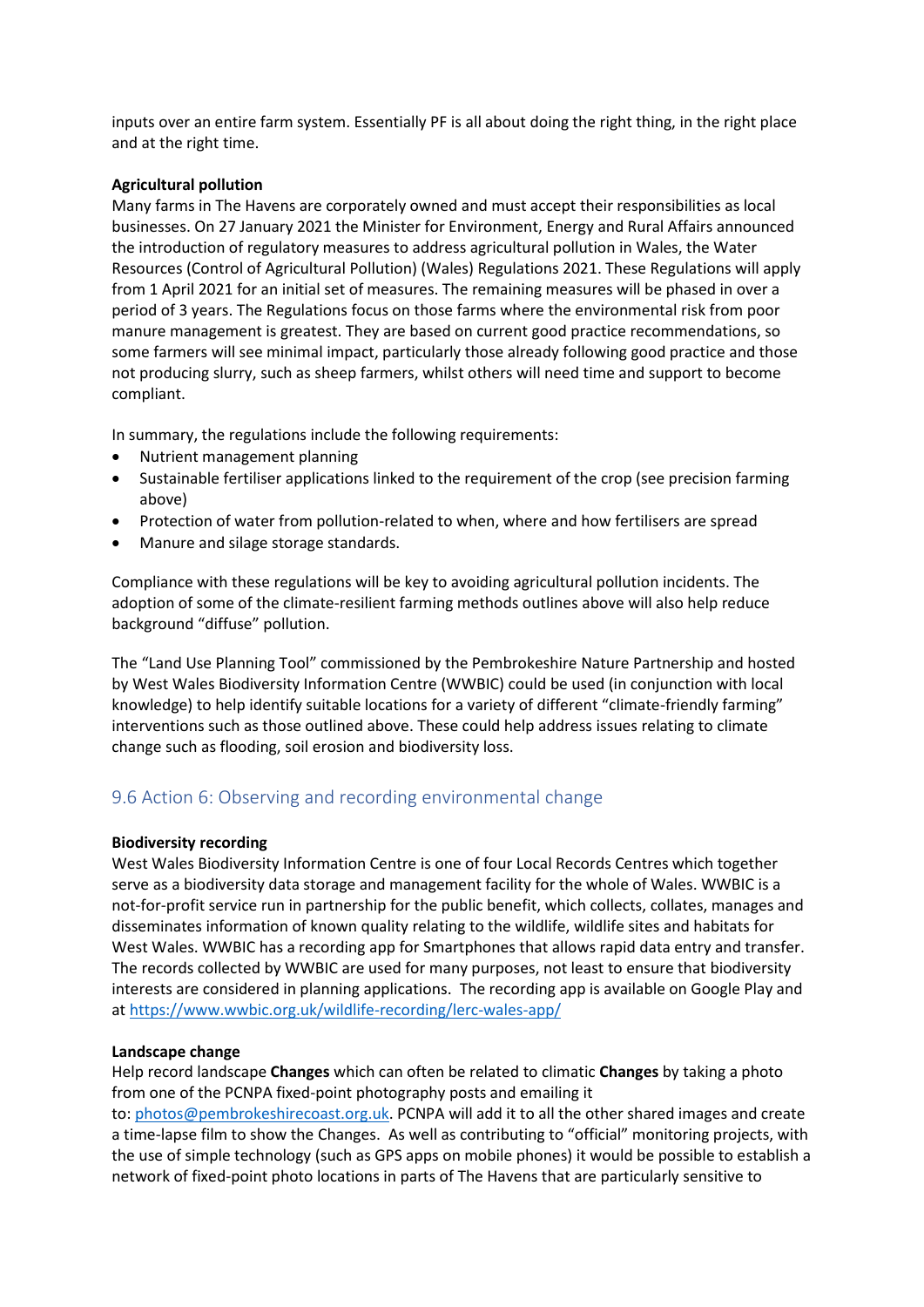climate induced **Changes**. A record of such **Changes** can be useful in understanding how best to manage and mitigate them.

#### **Citizen science**

In order to accumulate the largest datasets possible, many groups and organisations need members of the public to submit sightings. These large datasets provide results that can then be analysed for emerging trends. Taking part in any of these surveys will give useful experience and also help to extend scientific knowledge. Very comprehensive lists of these citizen science projects are available online (see links below). There some long-running projects such as the British Trust for Ornithology's Garden [BirdWatch](http://www.bto.org/volunteer-surveys/gbw) and The Woodland Trust's [Nature's Calendar](http://www.naturescalendar.org.uk/), which tracks the seasons. Others cover a specific time period – like the [Big Butterfly Count](http://www.bigbutterflycount.org/) in July and August or the [Garden](http://www.gardenbioblitz.org/)  [BioBlitz](http://www.gardenbioblitz.org/) which is for 24 hours in June. The [Natural History Museum](http://www.nhm.ac.uk/take-part/citizen-science.html) have a range of their own citizen science projects for you to take part in but also provide [downloadable](https://www.nhm.ac.uk/content/dam/nhmwww/take-part/Citizenscience/citizen-science-guide.pdf) resources to enable individuals and groups to set up their own citizen science projects that could be adapted to investigate locally important issues. The museum also provides great resources for species identification at <https://www.nhm.ac.uk/take-part/identify-nature.html>

# <span id="page-17-0"></span>9.7 Action 7: Addressing community-led renewable energy potential

#### **Charging for Electric Vehicles (EV)**

Little Haven properties have limited off road parking. The benefit to residents of having charging points for electric vehicles in the PCNPA carpark in Little Haven was suggested by a participant. PCC/PCNPA are progressing plans to do this and will consult with the Community Council.

#### **Energy efficiency (insulation)**

Coastal properties and older solid wall properties require particular care when insulation is upgraded. Careful design is needed prevent moisture damage to buildings. Some common interventions such as cavity wall insulation may not be possible or appropriate. The Energy Saving Trust can assist with advice: [www.est.org.uk.](http://www.est.org.uk/)

#### **Community energy**

Several participants were keen on the idea of community owned renewable energy, the Welsh Government Energy Service provides advice and feasibility studies on a range of technology and ownership models. Ben Ferguson is the local point of contact: [Ben.Ferguson@energyservice.wales](mailto:Ben.Ferguson@energyservice.wales)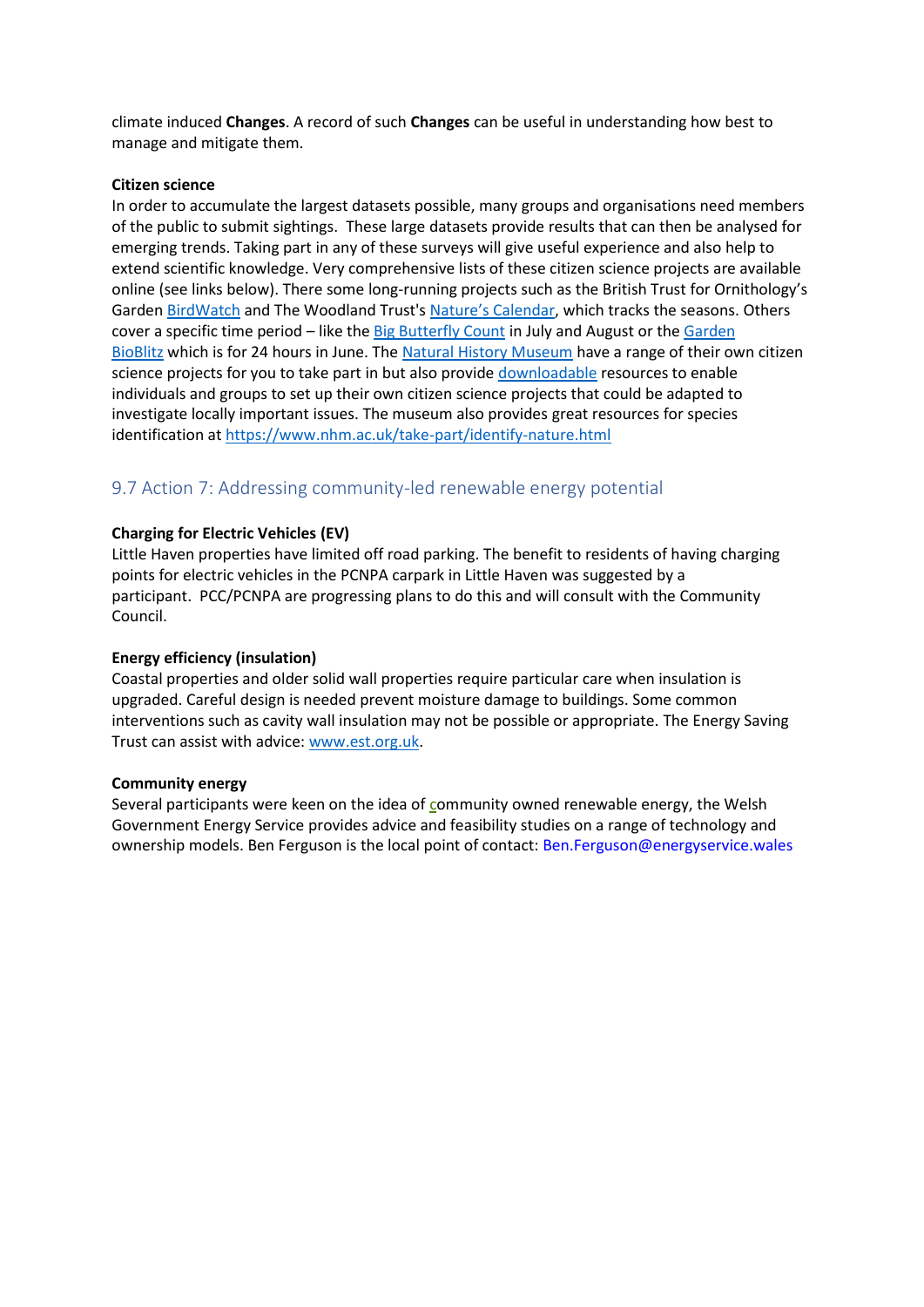# <span id="page-18-0"></span>Appendix

# *Action 1: Preventing and minimising flooding risk*

# **Sources of information and advice:**

- 1. The Pontbren Project is an innovative approach to using woodland management and strategically located belts of trees are to reduce the amount of water running off improved upland grasslands in mid-Wales. [https://climate](https://climate-adapt.eea.europa.eu/metadata/publications/the-pontbren-project-a-farmer-led-approach-to-sustainable-land-management-in-the-uplands)[adapt.eea.europa.eu/metadata/publications/the-pontbren-project-a-farmer-led-approach-to](https://climate-adapt.eea.europa.eu/metadata/publications/the-pontbren-project-a-farmer-led-approach-to-sustainable-land-management-in-the-uplands)[sustainable-land-management-in-the-uplands](https://climate-adapt.eea.europa.eu/metadata/publications/the-pontbren-project-a-farmer-led-approach-to-sustainable-land-management-in-the-uplands)
- 2. A film exploring the principles and methods of natural flood management in small streams and their catchments Stroud RSuDS Technical film - [Principles and methods of natural flood](https://www.stroud.gov.uk/nfmtechnicalfilm)  [management in small streams and their catchments | Stroud District Council](https://www.stroud.gov.uk/nfmtechnicalfilm)
- 3. The evidence-base for working with natural processes to reduce flood risk [https://www.gov.uk/government/publications/working-with-natural-processes-to-reduce](https://www.gov.uk/government/publications/working-with-natural-processes-to-reduce-flood-risk)[flood-risk](https://www.gov.uk/government/publications/working-with-natural-processes-to-reduce-flood-risk)
- 4. West Wales Biodiversity Information Centre <https://www.wwbic.org.uk/>
- 5. Pembrokeshire Nature Partnership Pembrokeshire County Council <https://www.pembrokeshire.gov.uk/biodiversity>
- 6. Wildlife Trust of South and West Wales <https://www.welshwildlife.org/>
- 7. Commenting on planning applications [https://www.pembrokeshire.gov.uk/planning](https://www.pembrokeshire.gov.uk/planning-applications/commenting-on-applications)[applications/commenting-on-applications](https://www.pembrokeshire.gov.uk/planning-applications/commenting-on-applications)

# *Action 2: Maintaining and increasing biodiversity*

# **Sources of information and advice:**

- 1. A Community Nature Reserve that encourages gardeners and allotment owners to allocate at least three-square yards of their land for wildlife <http://littlegreenspace.org.uk/features/Felixstowe-nature-reserve.html>
- 2. Enhance biodiversity with artificial "rockpools" on man-made structures in the sea <https://www.artecology.space/vertipools> and [Eco-sensitive Design](https://observatory.ecostructureproject.eu/projects/ecosensitive-design/)  [\(ecostructureproject.eu\)](https://observatory.ecostructureproject.eu/projects/ecosensitive-design/)
- 3. West Wales Biodiversity Information Centre <https://www.wwbic.org.uk/>
- 4. Pembrokeshire Nature Partnership Pembrokeshire County Council <https://www.pembrokeshire.gov.uk/biodiversity>
- 5. Invasive non-native species (INNS) in Pembrokeshire [https://www.pembrokeshirecoast.wales/conservation/invasive-non-native](https://www.pembrokeshirecoast.wales/conservation/invasive-non-native-species/#:~:text=INNS%20in%20the%20Pembrokeshire%20Coast,three%20in%20the%20Gwaun%20Valley)[species/#:~:text=INNS%20in%20the%20Pembrokeshire%20Coast,three%20in%20the%20Gwaun](https://www.pembrokeshirecoast.wales/conservation/invasive-non-native-species/#:~:text=INNS%20in%20the%20Pembrokeshire%20Coast,three%20in%20the%20Gwaun%20Valley) [%20Valley](https://www.pembrokeshirecoast.wales/conservation/invasive-non-native-species/#:~:text=INNS%20in%20the%20Pembrokeshire%20Coast,three%20in%20the%20Gwaun%20Valley) and a catchment based approach to INNS control [https://www.pembrokeshirecoast.wales/conservation/invasive-non-native](https://www.pembrokeshirecoast.wales/conservation/invasive-non-native-species/stitch-in-time/)[species/stitch-in-time/](https://www.pembrokeshirecoast.wales/conservation/invasive-non-native-species/stitch-in-time/)
- 6. Wildlife Trust of South and West Wales <https://www.welshwildlife.org/>
- 7. FWAH Cymru **FWAG Cymru [Home | Facebook](https://www.facebook.com/FWAGCymru/)**

## *Action 3: Marine litter and beach cleans*

## **Sources of information and advice:**

- 1. #2MinuteBeachClean boards. <https://beachclean.net/boards> and Individuals or businesses wishing to learn more about hosting a board can do so by calling Pembrokeshire County Council on 01437 764551. <https://www.pembrokeshire.gov.uk/newsroom/more-boards-for-beaches>
- 2. Organise a beach clean <https://www.sas.org.uk/our-work/beach-cleans/organise-beach-clean/>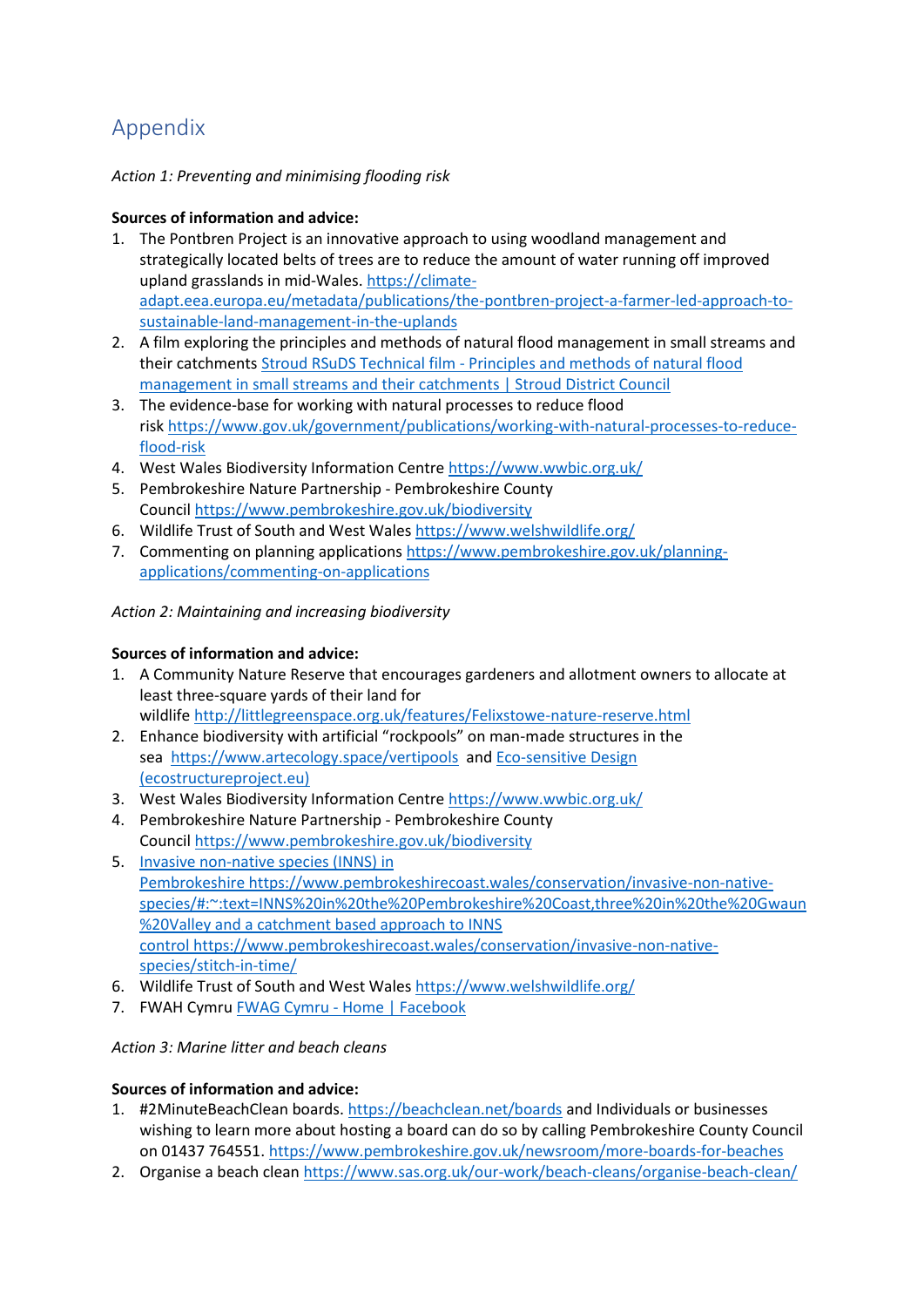- 3. Mini Beach Clean <https://www.sas.org.uk/our-work/beach-cleans/mini-beach-cleans/>
- 4. Beaches and Littering fines [https://www.sunderlandecho.com/news/crime/extra-police-patrols](https://www.sunderlandecho.com/news/crime/extra-police-patrols-sunderland-beaches-and-litter-fines-ps2500-new-crackdown-2872554)[sunderland-beaches-and-litter-fines-ps2500-new-crackdown-2872554](https://www.sunderlandecho.com/news/crime/extra-police-patrols-sunderland-beaches-and-litter-fines-ps2500-new-crackdown-2872554)
- 5. Marine Litter art and education skeleton vomiting washed-up plastic "shocked and amazed" people on Aberystwyth's seafront <https://www.bbc.co.uk/news/uk-wales-48193779> and 32ft recovered-plastic whale <https://www.bbc.co.uk/news/uk-wales-south-east-wales-40975997>

### *Action 4: Plant trees*

### **Sources of information and advice:**

- 1. Setting up a community Orchard in Wales <https://www.theorchardproject.org.uk/what-we-do/>
- 2. Setting up a community Forest Garden in Wales <https://naturewise.org.uk/about/>
- 3. Create a community wood <https://www.woodlandtrust.org.uk/plant-trees/community-woods/>
- 4. Free trees for communities [https://www.woodlandtrust.org.uk/plant-trees/schools-and](https://www.woodlandtrust.org.uk/plant-trees/schools-and-communities/)[communities/](https://www.woodlandtrust.org.uk/plant-trees/schools-and-communities/)
- 5. Trees, grants and funding for large scale planting schemes <https://www.woodlandtrust.org.uk/plant-trees/large-scale-planting/>
- 6. Forest Schools <https://www.forestschoolwales.org.uk/>

### *Action 5: Adjusting farming practices*

### **Sources of information and advice:**

- 1. Agriculture (Wales) White Paper [https://gov.wales/written-statement-publication-agriculture](https://gov.wales/written-statement-publication-agriculture-wales-white-paper)[wales-white-paper](https://gov.wales/written-statement-publication-agriculture-wales-white-paper)
- 2. The Water Resources (Control of Agricultural Pollution) (Wales) Regulations 2021 [\(https://gov.wales/sites/default/files/publications/2021-01/the-water-resources-control-of](https://gov.wales/sites/default/files/publications/2021-01/the-water-resources-control-of-agricultural-pollution-wales-regulations-2021.pdf)[agricultural-pollution-wales-regulations-2021.pdf\)](https://gov.wales/sites/default/files/publications/2021-01/the-water-resources-control-of-agricultural-pollution-wales-regulations-2021.pdf).
- 3. Herbal leys [https://farmwildlife.info/2017/08/01/case-study-herb-rich](https://farmwildlife.info/2017/08/01/case-study-herb-rich-leys/)[leys/](https://farmwildlife.info/2017/08/01/case-study-herb-rich-leys/) and <https://www.cotswoldseeds.com/knowledgehub-search.asp?articletypeid=1>
- 4. No-till farming. A central hub for farmers currently undertaking or interested in changing to no tillage farming l <http://www.no-till.uk/index.html> and general no-till information [http://www.cpm-magazine.co.uk/2018/02/27/no-till-farming-public-good-no-till](http://www.cpm-magazine.co.uk/2018/02/27/no-till-farming-public-good-no-till-farming/)[farming/](http://www.cpm-magazine.co.uk/2018/02/27/no-till-farming-public-good-no-till-farming/)
- 5. Precision Farming and climate change [https://businesswales.gov.wales/farmingconnect/news](https://businesswales.gov.wales/farmingconnect/news-and-events/technical-articles/can-precision-farming-help-mitigate-climate-change)[and-events/technical-articles/can-precision-farming-help-mitigate-climate-change](https://businesswales.gov.wales/farmingconnect/news-and-events/technical-articles/can-precision-farming-help-mitigate-climate-change)

#### *Action 6: Observing and recording environmental change*

### **Sources of information and advice:**

- 1. West Wales Biodiversity Information Centre <https://www.wwbic.org.uk/>
- 2. Pembrokeshire Coast National Park Changing Coasts project <https://www.pembrokeshirecoast.wales/get-involved/changing-coasts/>
- 3. Comprehensive lists of citizen science projects [https://www.countryside](https://www.countryside-jobs.com/volunteers/citizen-science)[jobs.com/volunteers/citizen-science](https://www.countryside-jobs.com/volunteers/citizen-science) and [https://www.imperial.ac.uk/opal/.](https://www.imperial.ac.uk/opal/)

#### *Action 7: Addressing community led renewable energy potential*

#### **Sources of information and advice:**

- 1. The NEST grant scheme <https://nest.gov.wales/en/>
- 2. The Energy Saving Trust<https://energysavingtrust.org.uk/>
- 3. The Society for Protection of Ancient buildings <https://www.spab.org.uk/advice>